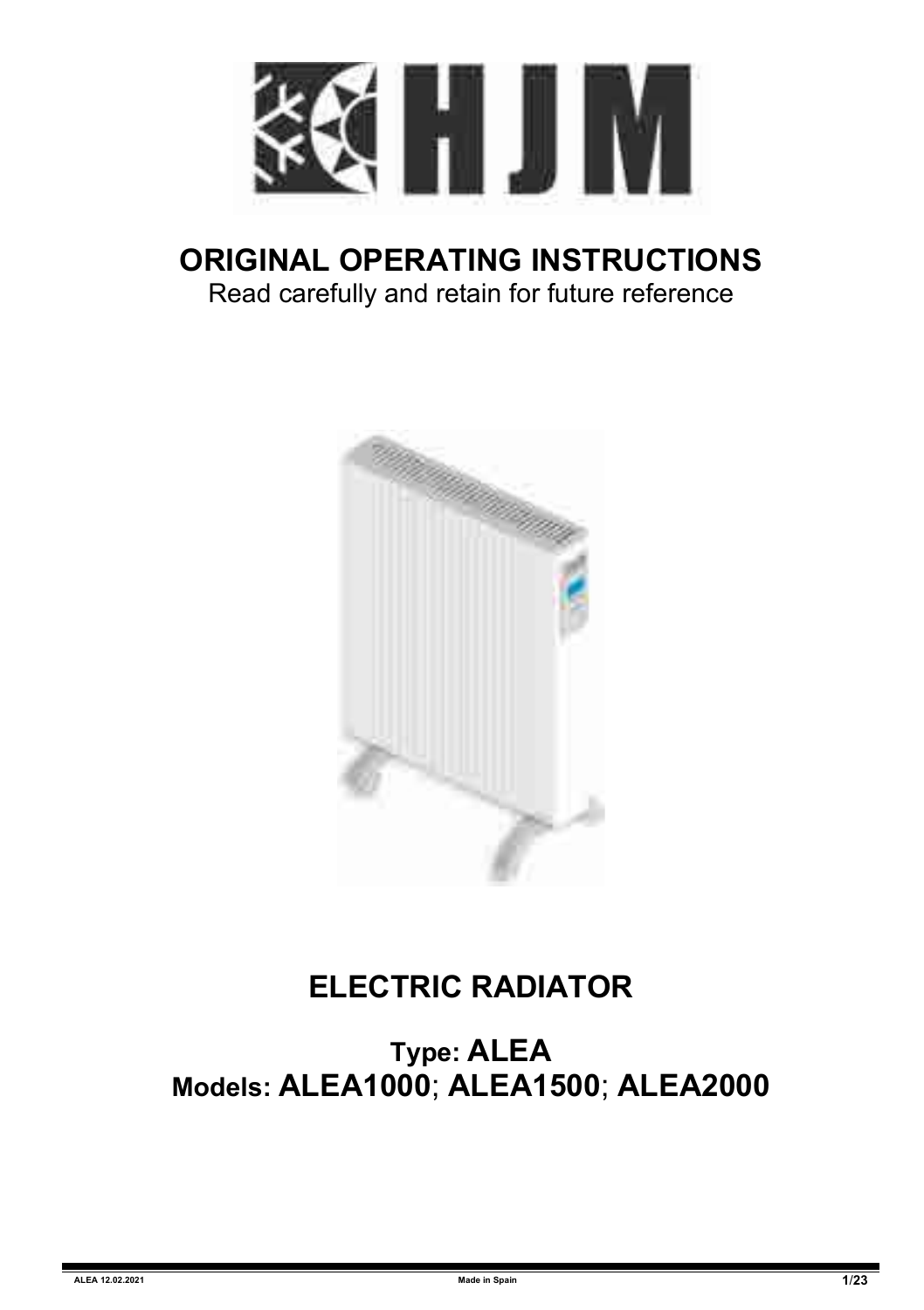#### **IMPORTANT WARNINGS**

*Dear Customer:*

*Thank you for your confidence in us by purchasing this radiator. These appliances are extremely safe, silent and easy to install.*

*They do not require special maintenance.* 

*Before starting it for the first time, carefully read these instructions. Retain them for future references.*

#### **GENERAL SAFETY INSTRUCTIONS**

- Please read carefully these instructions before starting the device for the first time.Keep these instructions, as well as the guarantee, your invoice and if possible, the complete packing with all the elements inside.
- 2. **The guarantee will cease to be valid in the case of not following the recommendations of this manual**.
- 3. Before connecting the appliance, make sure the mains voltage is the 230 Volts, and correspond to the marked on the nameplate of the appliance.
- 4. Check that the power is sufficient to supply the appliances. The total draw of the radiators' currents must not exceed the capacity of the circuit breaker that protects them.
- 5. This radiator cannot be used in rooms with presence of gases or other flammable products (glues, etc...).
- 6. WARNING: To prevent overheating, do not cover the device. Do not use the device to dry clothes.
- 7. Make sure the power cable or other objects do not come into contact with the radiator surface while in operation.
- 8. If the power cable becomes damaged it must be replaced by the manufacturer or a suitably qualified trades person. Failure to comply may danger your safety and voids your warranty.
- 9. Check the device and the supply cord regularly. Do not turn the device on if it is damaged.
- **10. PRECAUTION: Some parts of this product can reach very high temperatures and cause burns. Pay special attention when children or vulnerable people are around.**
- 11. Do not place the device straight under a power socket.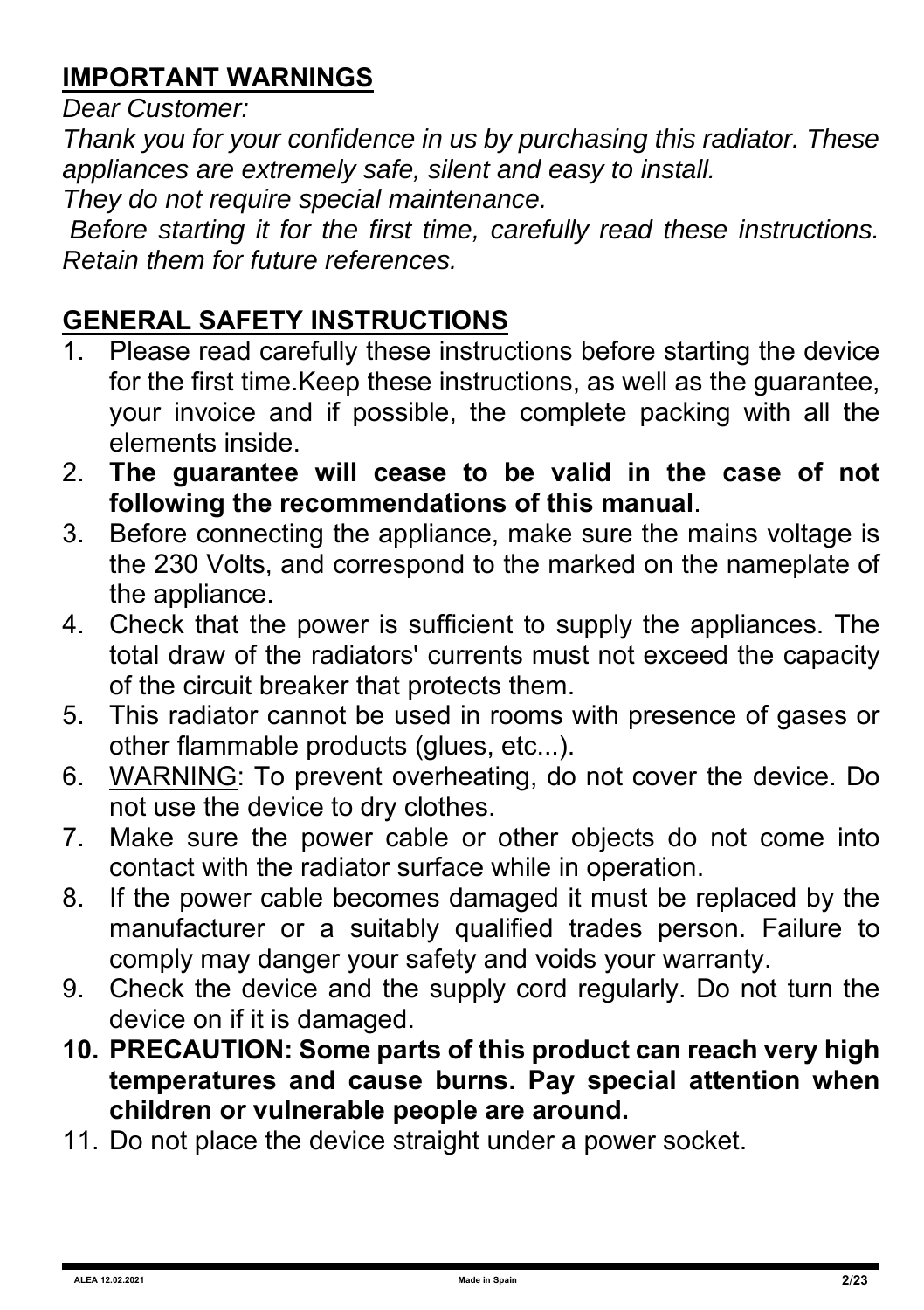- 12. Children under the age of three should not be allowed to touch or play with the radiator and should be supervised at all times.
- 13. This device can be used by children under 8 years of age, as well as by people with reduced physical, sensory or mental capabilities when suitably supervised and only when they have been provided the instructions regarding the use of the device and have understood the risks that could derive from it. Cleaning must only be carried out by an appropriate adult.
- 14. Children between3 and 8 years should not turn on or off the device, unless this is installed or placed in a normal position and that children are under proper supervision or have received instructions regarding the use of the device as security and they have perfectly understood the potential dangers. Children between 3 and 8 years old should not connect, adjust or clean the appliance or perform any maintenance measure.
- 15. **Warning**: Do not use this heater near baths, showers or swimming pools. It should not be possible to access the device's controls from the bath, shower or any other surface that is in contact with water.(Its use in zones 0 or 1 in bathrooms is totally prohibited: seek advice from a qualified electrician).
- 16. For greater safety, this appliance is provided with a device that interrupts its operation in the case of overheating.
- 17. Do not use accessories that have not been recommended by the manufacturer, as they could entail a potential risk to the user, and damage the device. Use only original accessories.
- 18. Keep all the packaging elements (plastic bags, cardboard and polyethylene)out of the reach of children, as they can cause potentially dangerous situations.
- 19. Use this device only for domestic / light commercial use and the tasks for which it has been designed. This device has not been designed for industrial use. **It must not be used outdoors, in greenhouses or for animal husbandry.** Keep it away from heat, direct sunlight, humidity and cutting tools. Do not under any circumstances immerse in water or use this device with wet hands. In the case of humidity or water in the device, immediately disconnect the power supply and do not touch the wet parts.
- 20. Do not attempt to service the device yourself. Contact a qualified technician.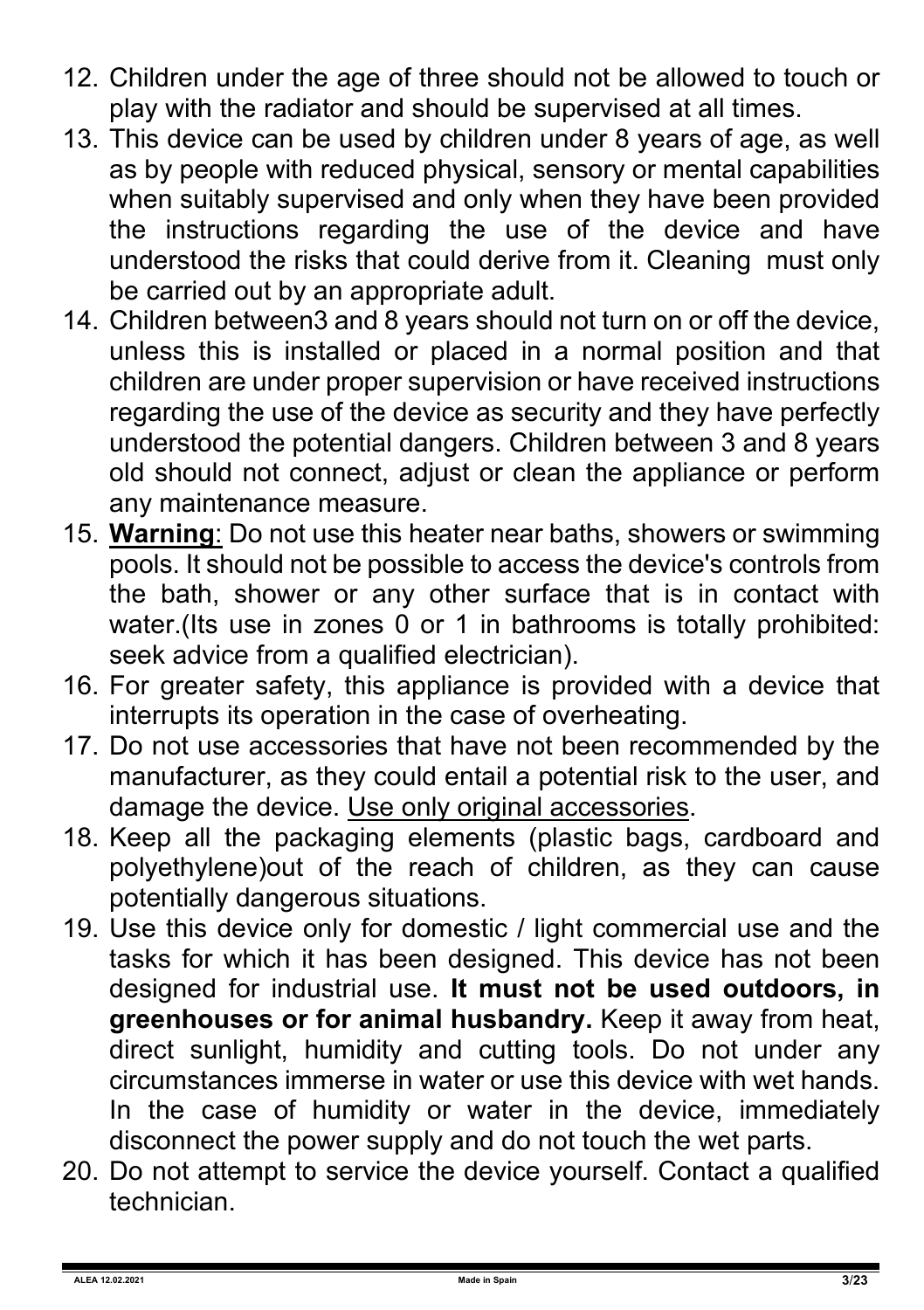- 21 To disconnect the radiator from the mains pull the plug, never of the supply cord.
- 22. Respect the "SPECIFIC SAFETY INSTRUCTIONS FOR THIS APPLIANCE" listed below

#### **SPECIFIC SAFETY INSTRUCTIONS FOR THIS DEVICE**

- The appliance must remain in a vertical position.
- Make sure the appliance is secured at all times. Please adhere to the installation distances indicated in this guide.
- Do not hang any object in front or on top of the device.
- Always ensure that the inlet and outlet air are not obstructed.
- Always install the device so that it cannot enter into contact with any combustible material such as curtains or towels (take into account the gusts of wind).<br>To clean the device.
- device, consult the instructions in the "MAINTENANCE" section, because if water enters the air grilles it could seriously damage the device.
- Do not insert any object through the grille or inside the device.
- This radiator is designed to be connected by plug to the electric installation. Follow the instructions in "INSTALLATION".
- **The guarantee will not apply if these instructions have not been observed.**

#### **INSTALLATION**

- During the first use and for a few minutes, could occur smells and noise due to the dilatation of some internal parts. This is normal, so you must provide adequate ventilation. The smells are momentary and quickly will dissipate.
- For greater efficiency, make sure to calculate the power or the number of elements of the apparatus according to the surface of the room. We recommend contacting your dealer performing this calculation.
- Place the radiator in a well-levelled floor with no furniture and objects around.
- Avoid installing the appliance in corners.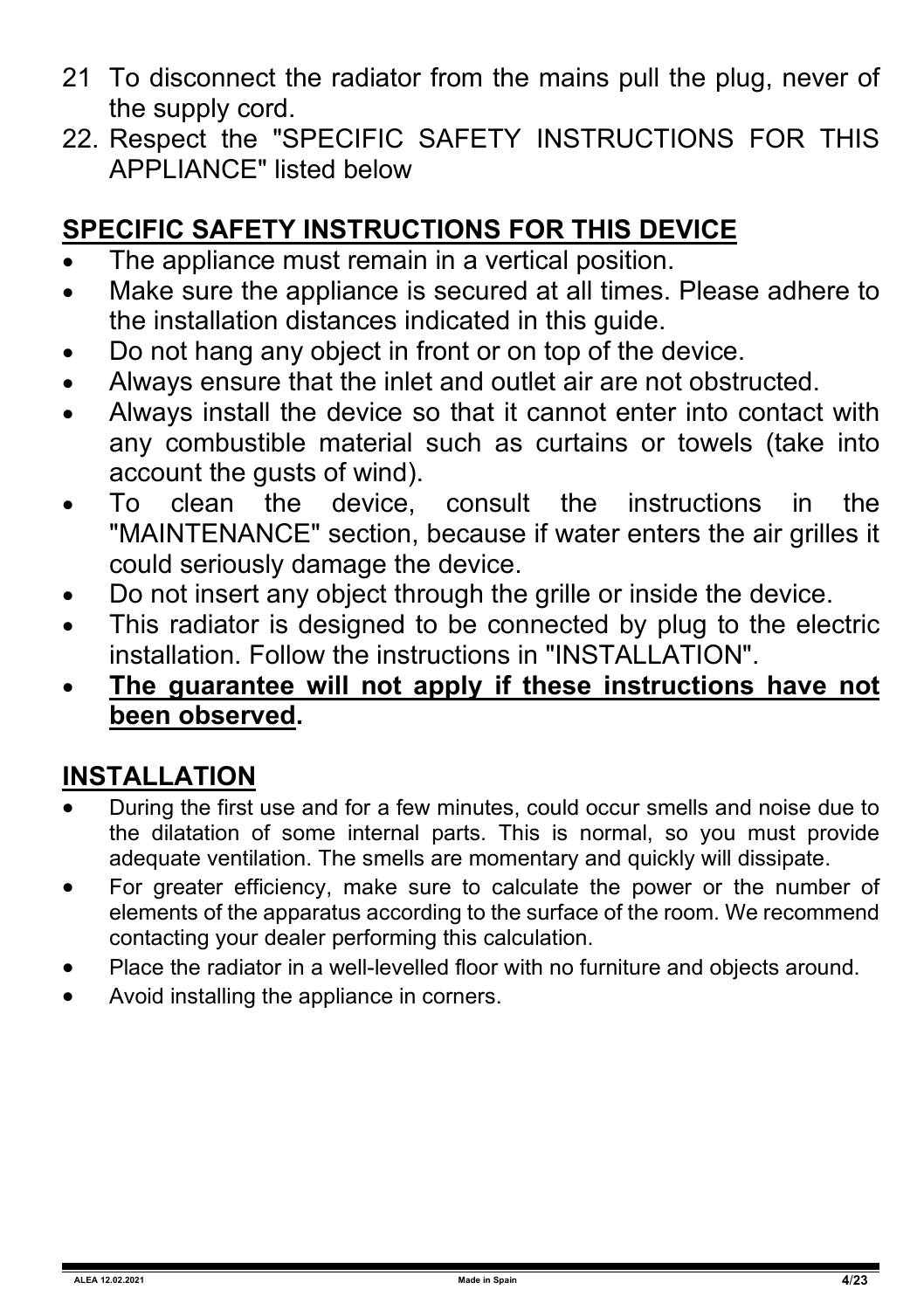- We advise against installing the appliance under the windows, because it is favoring the heat loss.
- The radiator must be away, at a minimum distanceof15cmfrom any combustible material, curtains, furniture, chairs, etc.(Fig. 1).
- Allow for a minimum distance of 1 m, from the front of the unit to any obstacles (furniture, walls, curtains, for example) that could hinder its operation.
- Also keep a minimum distance of 15 cm between the appliance and the side walls and any other obstacles (walls, for example) that may affect its function. Also keep a minimum distance of 35 cm on top the appliance free of obstacles and a minimum distance of 15 cm from the floor.
- WARNING: If this appliance is installed in a bathroom, it must be installed only within Zones 2 or Outside Zones (Zone3), according BS 7671 Requirements for Electrical Installations, Section 701. The installation of this appliance within Zones 0 or 1 of a bathroom is totally prohibited. The figure 2 bellow is only for information purposes, we suggest you contact a professional electrician.



**Fig.1**

**Fig.2**

#### **SPECIFIC APPLIANCE ASSEMBLY INSTRUCTIONS**

- Unpack the appliance and check that neither the radiator nor the cable are damaged.
- Remove the brackets from the packaging.
- Place the radiator upside down on a carpet or other soft surface to avoid damaging the radiator paint layer.
- Remove the silver screws as indicated in the following figure.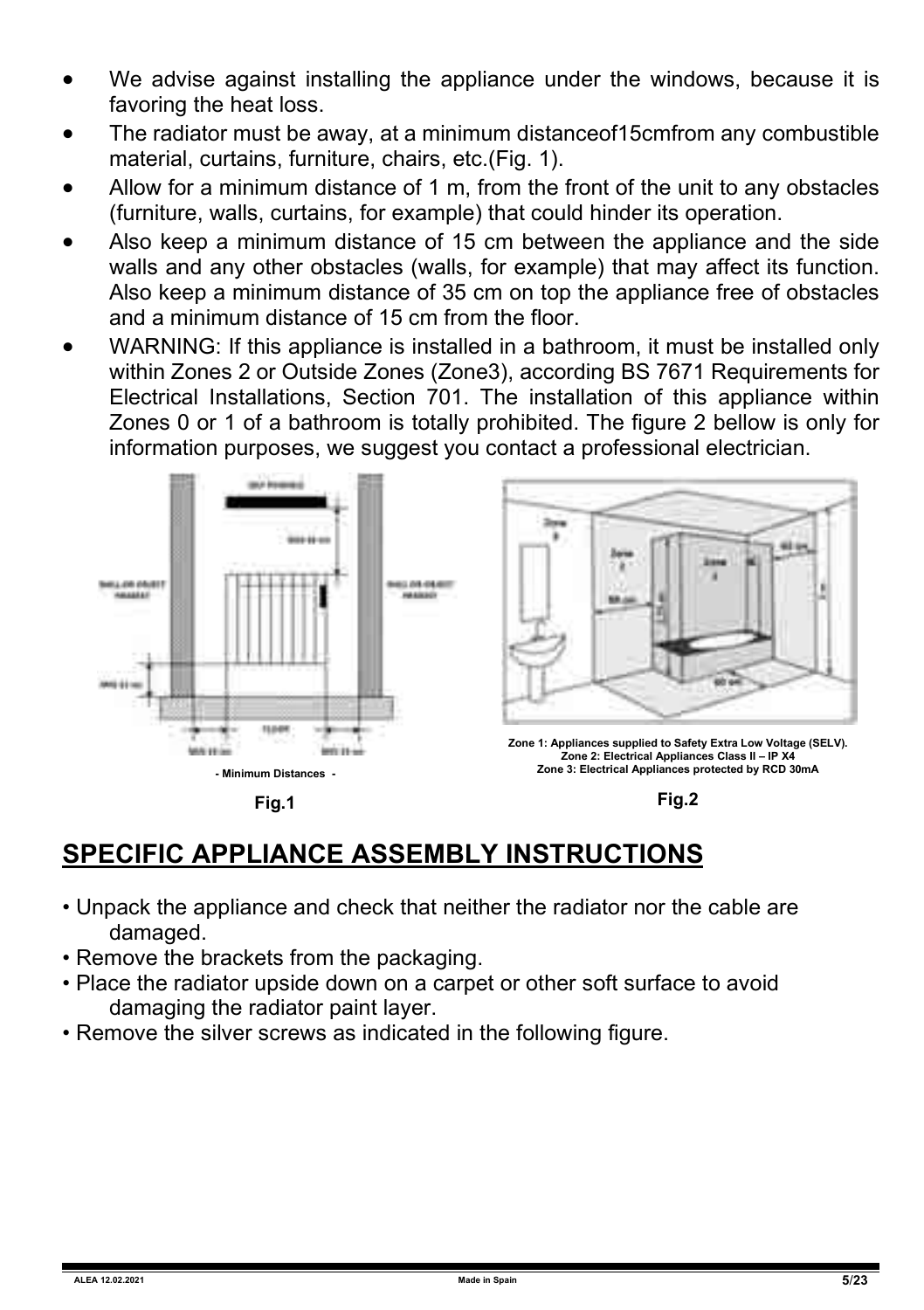

• Position the two wheel supports as shown in the following figure:



• Never use the appliance without first installing the wheels.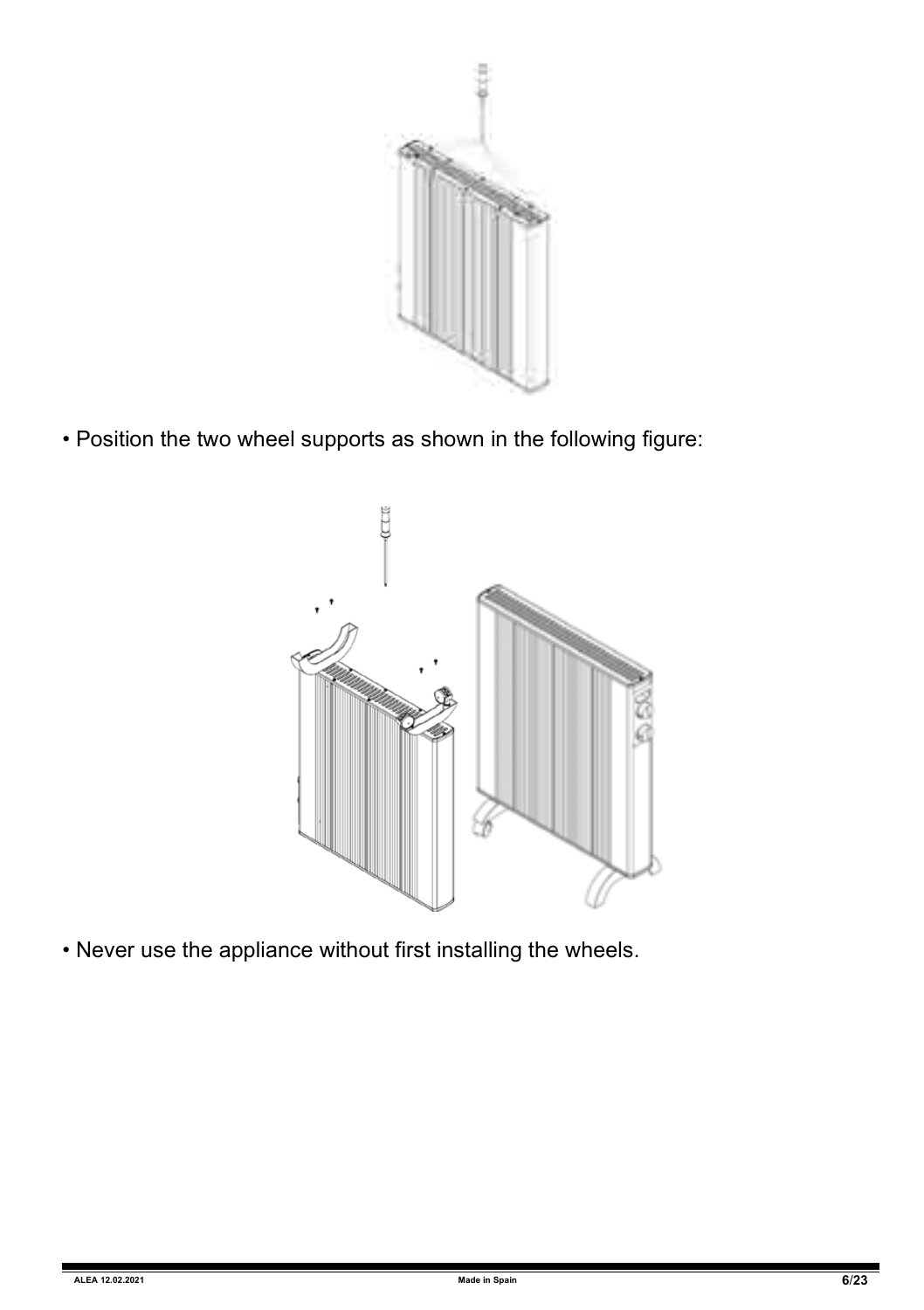#### **ELECTRIC SUPPLY CONNECTION**

This appliance is equipped with a supply cord **H05V2V2-F 2x1.0mm²** and bipolar plug without earthing.

Connect the plug to the base outlet.

Check the condition of your electrical installation and connection cables.

This appliance doesn't require earthing connection, due it has double electrical insulation.

Contact a licensed electrician for assistance.

| <b>Model</b>                      | <b>ALEA1000</b>    | <b>ALEA1500</b> | <b>ALEA2000</b> |
|-----------------------------------|--------------------|-----------------|-----------------|
| <b>Rated Voltage</b>              | 230 V <sub>~</sub> | $230V -$        | $230V -$        |
| <b>Rated Frequency</b>            | 50 Hz              | 50 Hz           | 50 Hz           |
| <b>Rated Power Input</b>          | 1000 W             | 1500 W          | 2000 W          |
| <b>Class of Protection</b>        |                    |                 |                 |
| <b>Degree of Protection</b>       | IP20               | <b>IP20</b>     | <b>IP20</b>     |
| <b>Dimensions (LxHxD)</b><br>(mm) | 409x634x220        | 539x634x220     | 669x634x220     |
| Weight (kg)                       | 4.2                | 5,1             | 6,00            |

#### **TECHNICAL CHARACTERISTICS**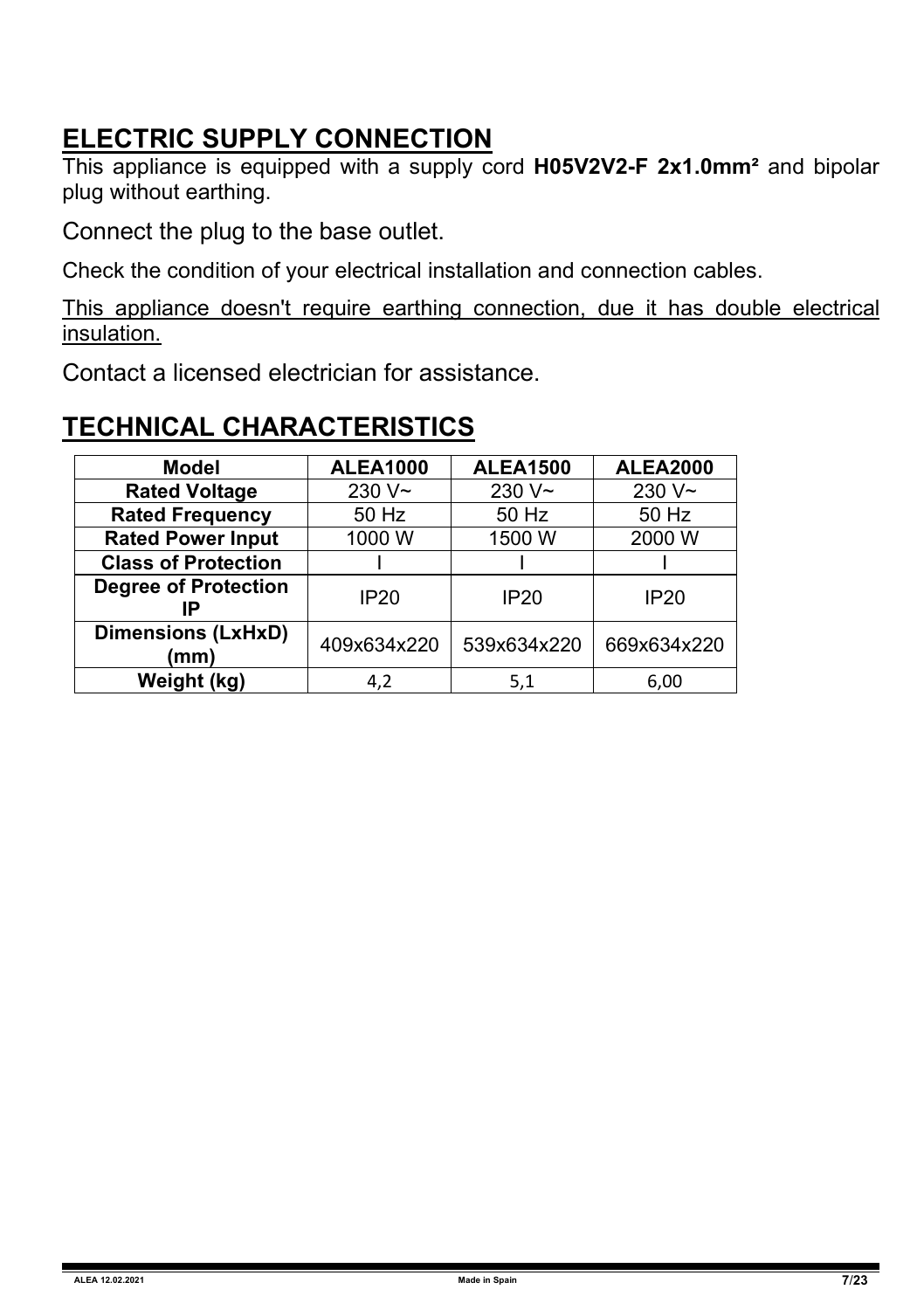#### **DIGITAL PROGRAMMABLE THERMOSTAT**

The radiator is equipped with a digital, programmable thermostat.

#### **Operation Guide 1.- Presentation**

The programmable electronic thermostat has been specially designed to regulate electric radiators screens.

**It will become your best ally to optimize its energy consumption while increasing your comfort.** 



- Large screen with backlighting.
- Weekly Programming in Intervals of 30 min.
- Temporary override function.
- Wire Pilot Function with 6 orders. (Only France)
- Holiday or Reception Function.
- 1 Configuration Menu (User).
- Consumption Control Radiator.
- Open Windows Function.

#### **1.1 Screen**



- **1.** " "Operation Mode. The active operation mode is displayed in the box.
- **2.** " " Programme Number (**P1** to **P9**), (**U1** to **U4**) or System Settings Menu (**01** to **11**).
- **3.** " **\*** " System Settings Menus.
- **4.** "I" Keypad Lock Activated.
- **5.** "I Room Temperature Indicator.
- **6.** Type of time display (12h AM/PM or 24h).
- **7.** Graphic view of the programme of the current day.
- **8.** Time, temperature and System Settings Menu setting area.
- **9.** "Indicator of appliance in operation.
- **10.** "**I** Help pictogram to create programmes / Status of the programme in normal mode / Control Menu of the radiator's consumption.
- **11.** " in Wire Pilot function indicator pictogram. (Only France)
- **12.** Current day.
- **13.** " "Temporary cancellation function activated, or "ITCS" if flashing.
- **14.** " " Window Opening Function (see section 5, System Settings Menu 07).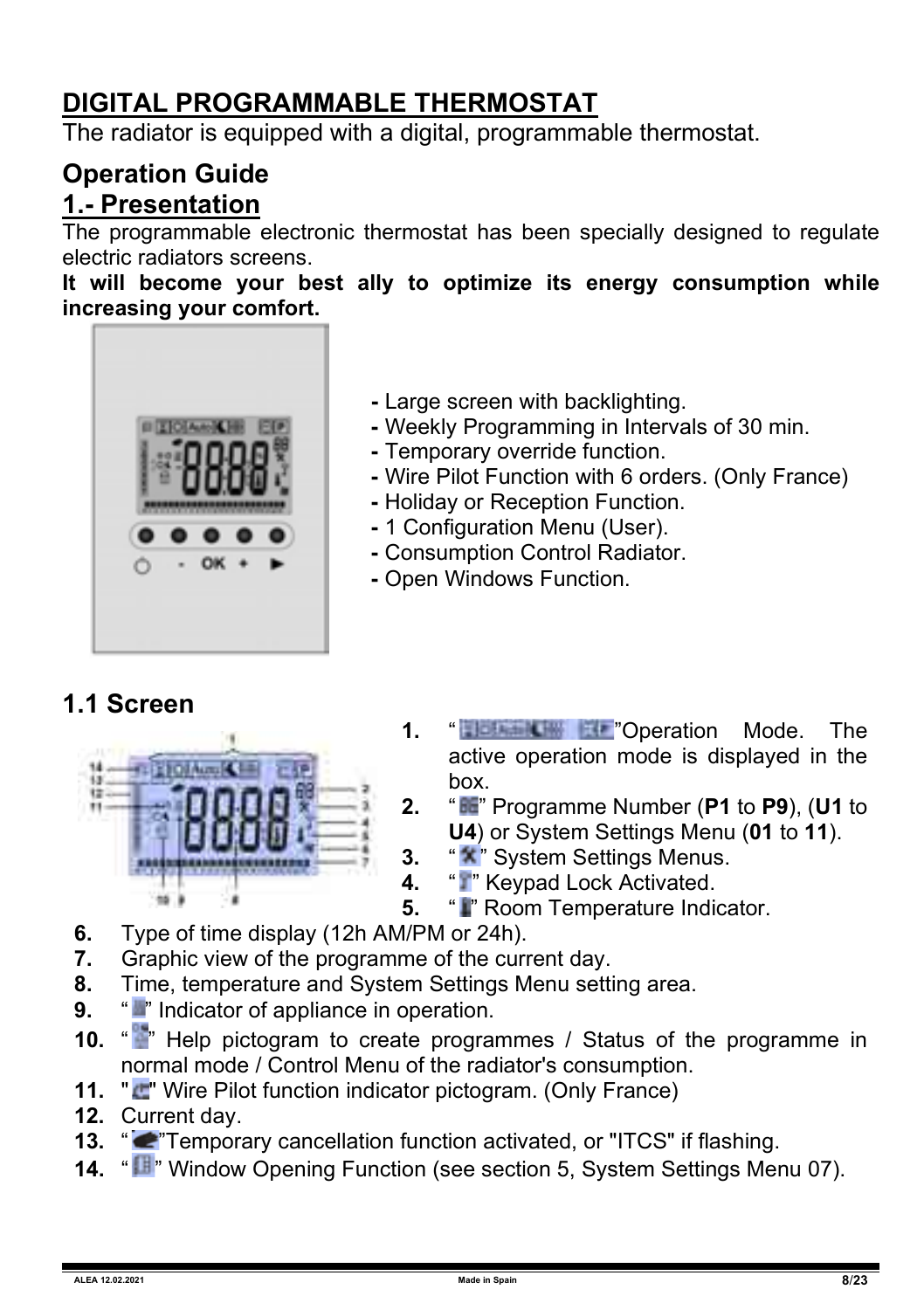#### **1.2 Keypad**



Radiator Start / Stop Key (On / Off) " $\circlearrowright$ " Minus Key **(-)**  Validation Key **(OK)** Plus Key **(+)** Right Navigation Key **(►)**

#### **2.- First Use**

This section will guide you when putting the device into operation for the first time. **NOTE: To restore the factory settings, consult section 5 "System Settings Menu".** 

#### **2.1 Energy Supply**

Your radiator can be Activated/Start (On mode) and Deactivated/Stop (Off mode) by pressing **(On/Off)**.

Press the On / Off key  $\circlearrowright$  once: The appliance will emit two short beeps and the screen will turn off for a few seconds.

**ATTENTION**: In case the device's power disconnects, the memory of the settings recorded lasts for approximately one hour. After that time, we recommend you check the settings installed.

- **2.2 Setting the Time and Date <u>■</u>**<br>- First of all, move the cursor by pressing the right navigation key (▶) until the symbol with a watch " " is selected.
- **-** Use the **(-)** and **(+)** keys to adjust the hours. When the correct time has been set press (**OK)** and proceed to set the minutes.
- **-** When you have set the minutes press (**OK**)**.**
- **-** Then adjust the Day ("**1**" Monday,…, "**7**" Sunday) and press **(OK)**.
- **-** When the Day of the Week has been set, set the Day of the Month (**01** to **31**) and press **(OK)**.
- **-** Then adjust the day Month (**01**,…,**12**) and press **(OK)**.
- **-** Finally, set the Year (**2016**,…,**2020**, etc.) y pulse **(OK)**.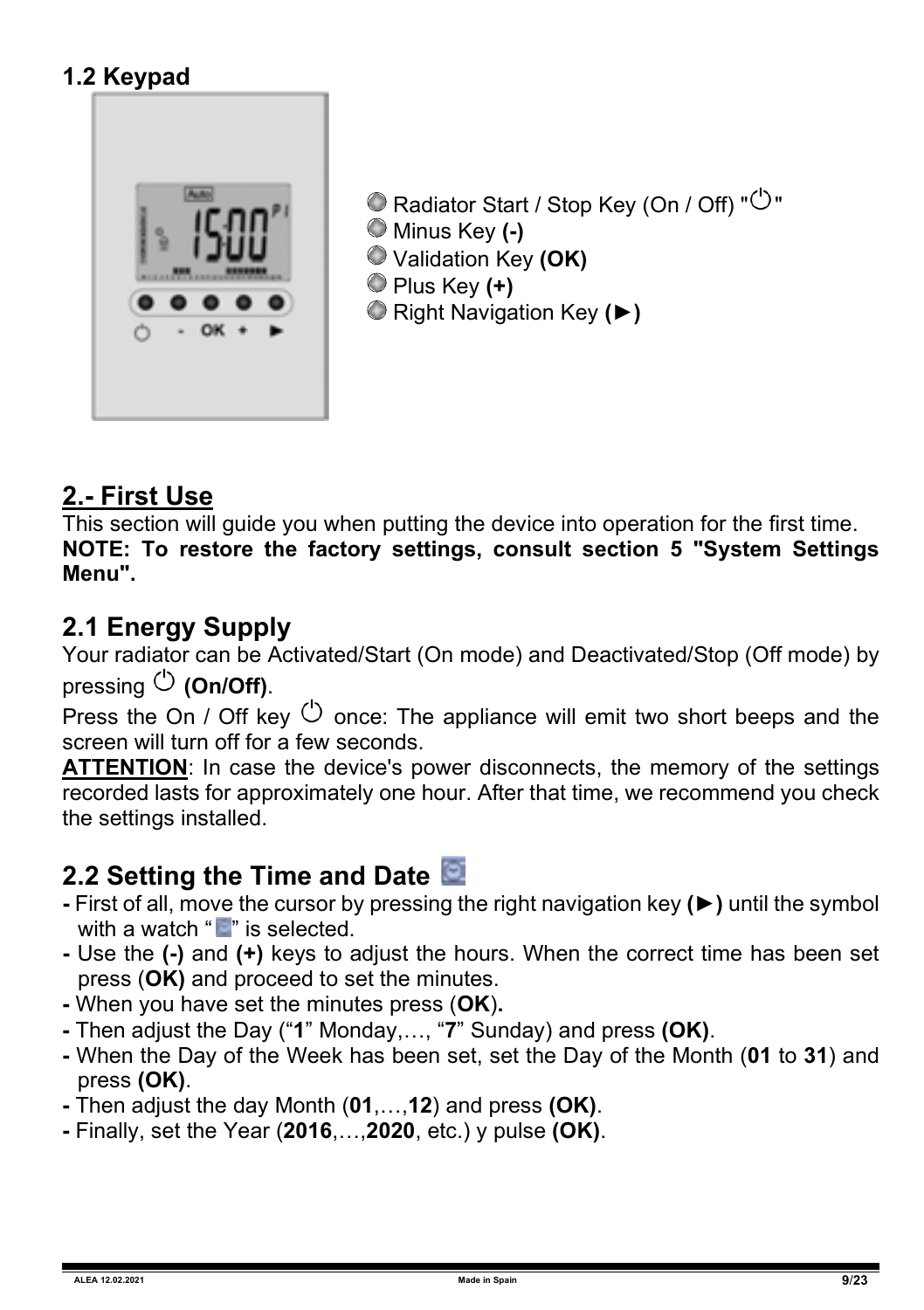#### **3. Operation Modes**



Press **►** to move along the display and select the different operation modes " selecting the one required and press **(OK)**.

## **3.1 Timer Mode**

The Timer mode  $\mathbb{T}^n$  will allow setting a temperature for a specific amount of time. You can use this mode during a holiday period or to temporarily cancel a programme.

- **-** First, you must set the duration with the keys **(-)** and **(+)**, the time "**H**" up to 24 h. and the days in **"d"** onwards and confirm by pressing the **(OK)** key. The duration can be set anywhere from 1 hour up to 44 days.
- **-** Then, set the temperature required with keys **(-)** and **(+)**, and confirm with the **(OK)** key (Factory setting **21ºC**).
- **-** The Timer symbol " " will flicker and you will see the hour/day number count down until the end of the period.

#### **3.2 Manual Comfort Mode**

The Manual Comfort mode " $\overline{Q}$ " enables setting a temperature that will be maintained throughout the day. The temperature will be set with the **(-)** & **(+)** keys. (Factory setting **21ºC**)

#### **3.3 Automatic Mode**

By selecting the Automatic operation mode " $\frac{\text{Area}}{\text{Area}}$ ", the appliance will work with the preset programme "**P1**", as explained in the following image.



**Nota**.- If you need change the preset temperatures, do so in **Comfort** and **ECO** mode.



 $\ddot{\mathbf{u}}$  = Comfort Temperature, space with bars, T<sup>a</sup> that you want to achieve.

 $\blacksquare$  = Reduced Temperature, space without bars, Tª that you don't want to be reduced.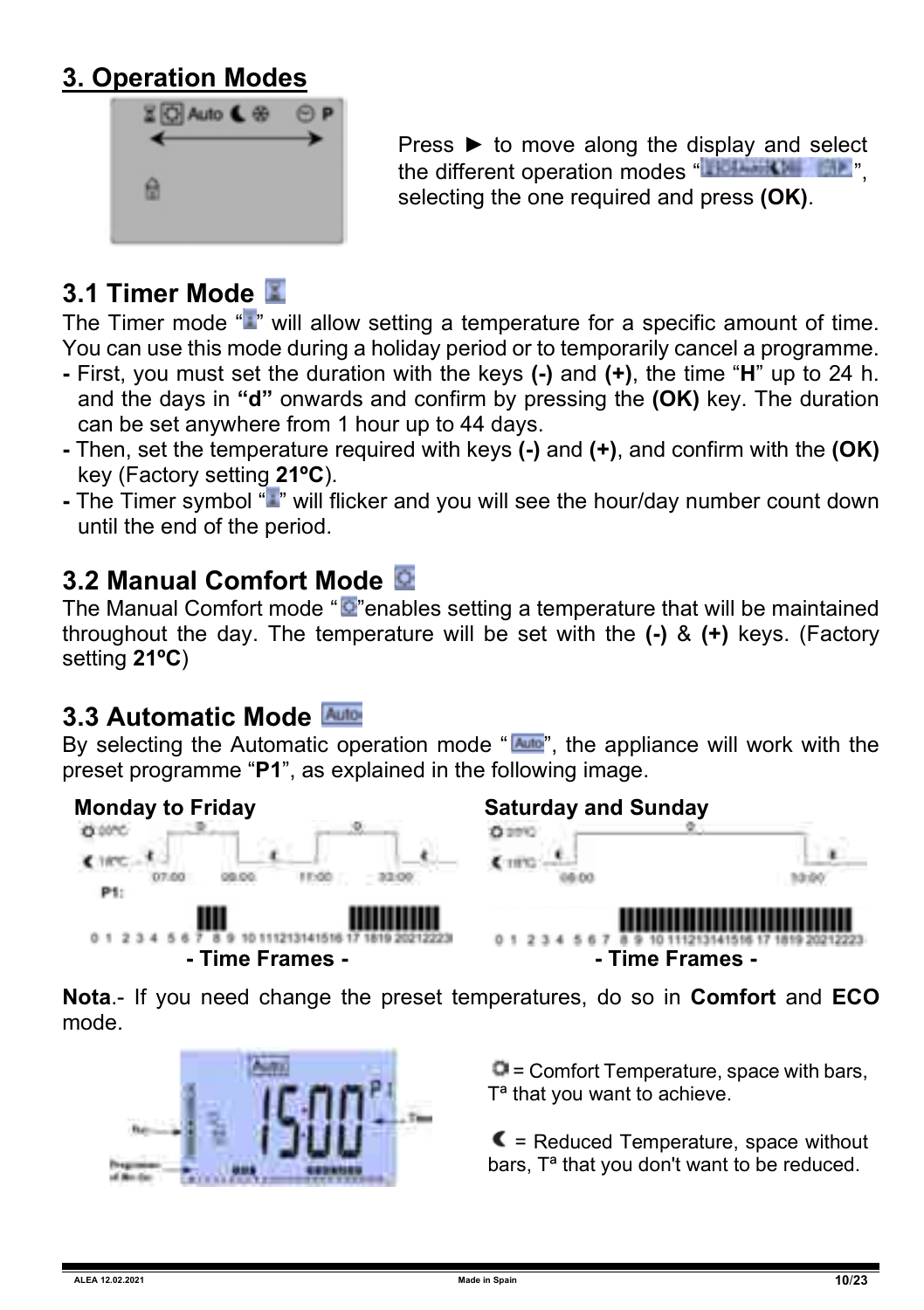If you want to modify, in a timely manner, the preset temperature during the current time slot, press the **(OK)** key and adjust with the keys **(-)** or **(+)** and displayed the symbol "" which will keep the set temperature until end of the time slot.

#### **3.4 ECO Mode**

In **ECO** mode "<sup>"</sup>, the Reduced Temperature will be maintained throughout the day. You can set your own **ECO** temperature by pressing the **(-)** and **(+)** keys. **NOTE**: The preset default reduced temperature is **18°C**.

#### **3.5 Frost Protection Mode**

Use this frost protection mode "**E"**, if you want to protect your property from possible freezing, for example, if you are leaving your property for a extended period during winter.

The preset minimum temperature is 5°C (default value). It can be set in System Settings menu section 5, number 05.

#### **3.6 Program Mode**

Once you have selected the Program mode **" "**,you can choose between nine preset programs (**P1** to **P9**). These are defined in the last pages of this manual.

Select with the keys **(-)** and **(+)** and press **(OK)** to confirm.

The radiator will go straight into Automatic mode " " and run the programme by you selected.

#### **Factory Preset Programs (P1,…, P9)**



- **P1**: Morning, Afternoon & Weekend
- **P2**: Morning, Noon, Evening & Weekend
- **P3**: Week & Weekend
- **P4**: Afternoon & Weekend
- **P5**: Morning & Afternoon (Bathroom)
- **P6**: Morning, Afternoon & Weekend
- **P7**: 7H 19H (Office)
- **P8**: 8H 19H & Saturday (Shop)
- **P9**: Weekend (Secondary House)

Remember:

 $\ddot{\mathbf{\Box}}$  = Comfort Temperature, space with bars, T<sup>a</sup> that you want to achieve.

 $\blacksquare$  = Reduced Temperature, space without bars,  $T^a$  that you don't want to be reduced.

In Programme mode **" ",** after programme "**P9**", there are four programmes (**U1** to **U4**). These are programmes that you can personalise according to your needs.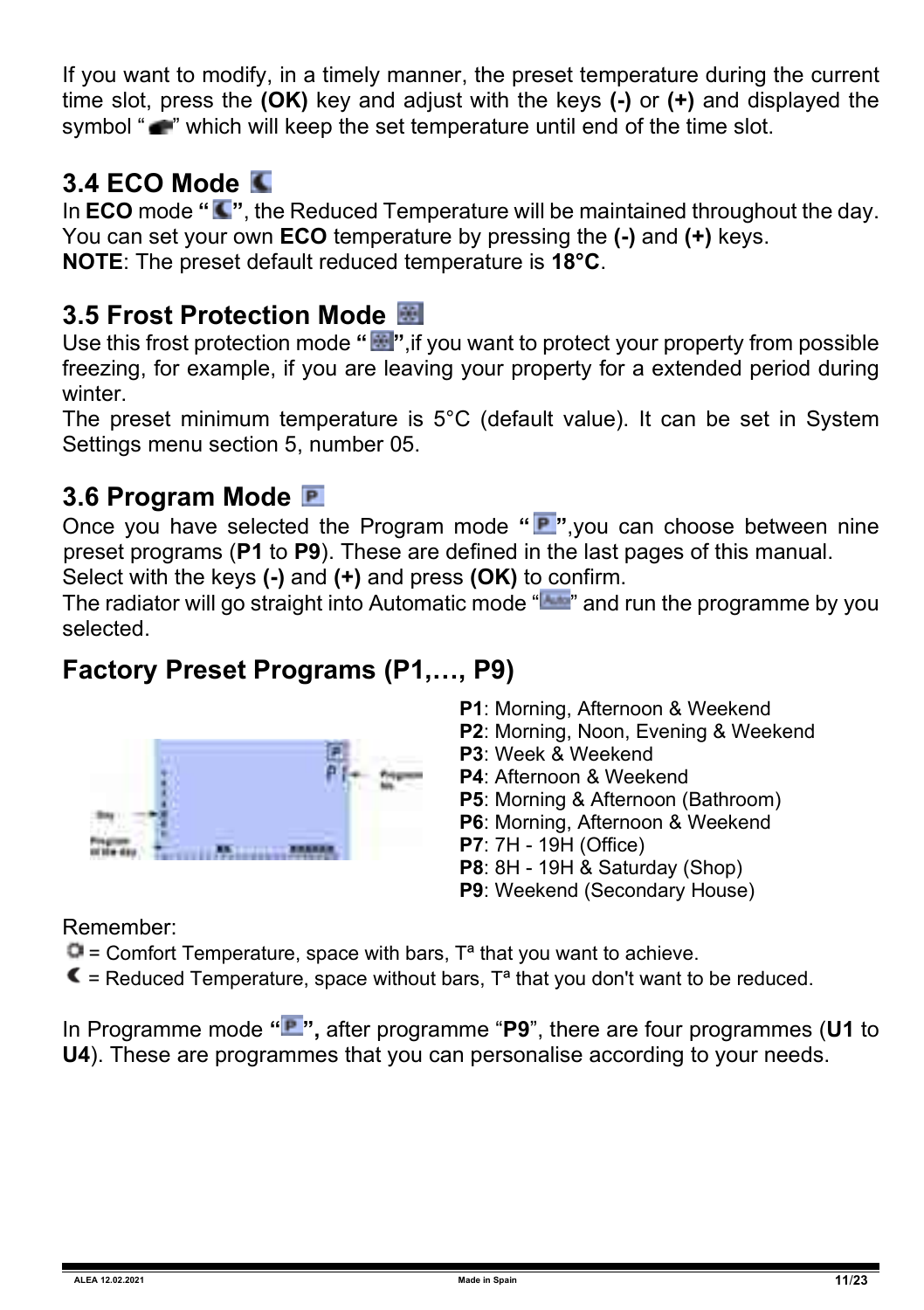#### **"USER" Programs from U1 to U4:**



You can modify the programme according to your needs. You can also store up to 4 of your own programmes (**U1** to **U4**).

To modify a user program, press the (**OK**) key.

The following symbols will be shown when making your own programme:

Comfort Temperature  $\frac{1}{N}$  applied to the selected half-hour.

 $\Phi$  = Comfort Temperature, space with bars. T<sup>a</sup> that you want to achieve.

Reduced Temperature  $\epsilon$  applied to the selected half-hour

 $\blacksquare$  = Reduced Temperature, space without bars,  $T^a$  that you don't want to be reduced.

#### How to edit a user programme:

 $\epsilon$ 

- The programming is carried out in 30 minutes slots.

 $\parallel$  = 30 minutes  $\parallel$  = 1 hour

- The programme editing always starts on the first day of the week (01 = Monday).
- The  $\overline{(-)}$  key activates a reduced temperature  $\overline{(-)}$  in the selected time slot.
- The (+) key activates a comfort temperature  $\ddot{\mathcal{F}}$  in the selected time slot.
- The **(►)** key advances the selected time slot.
- The **(OK)** key confirms the programme you have entered for that day.

Note.- After confirming the seventh day, the system automatically returns to **AUTO** mode (see section 3.3).

Example of user programme editing screen:



#### **3.7 Consumption Control Mode**



Following Program Mode **" "** and after press (►), find the Consumption Control Mode **" "** which enables you to check and control the consumption of your radiator.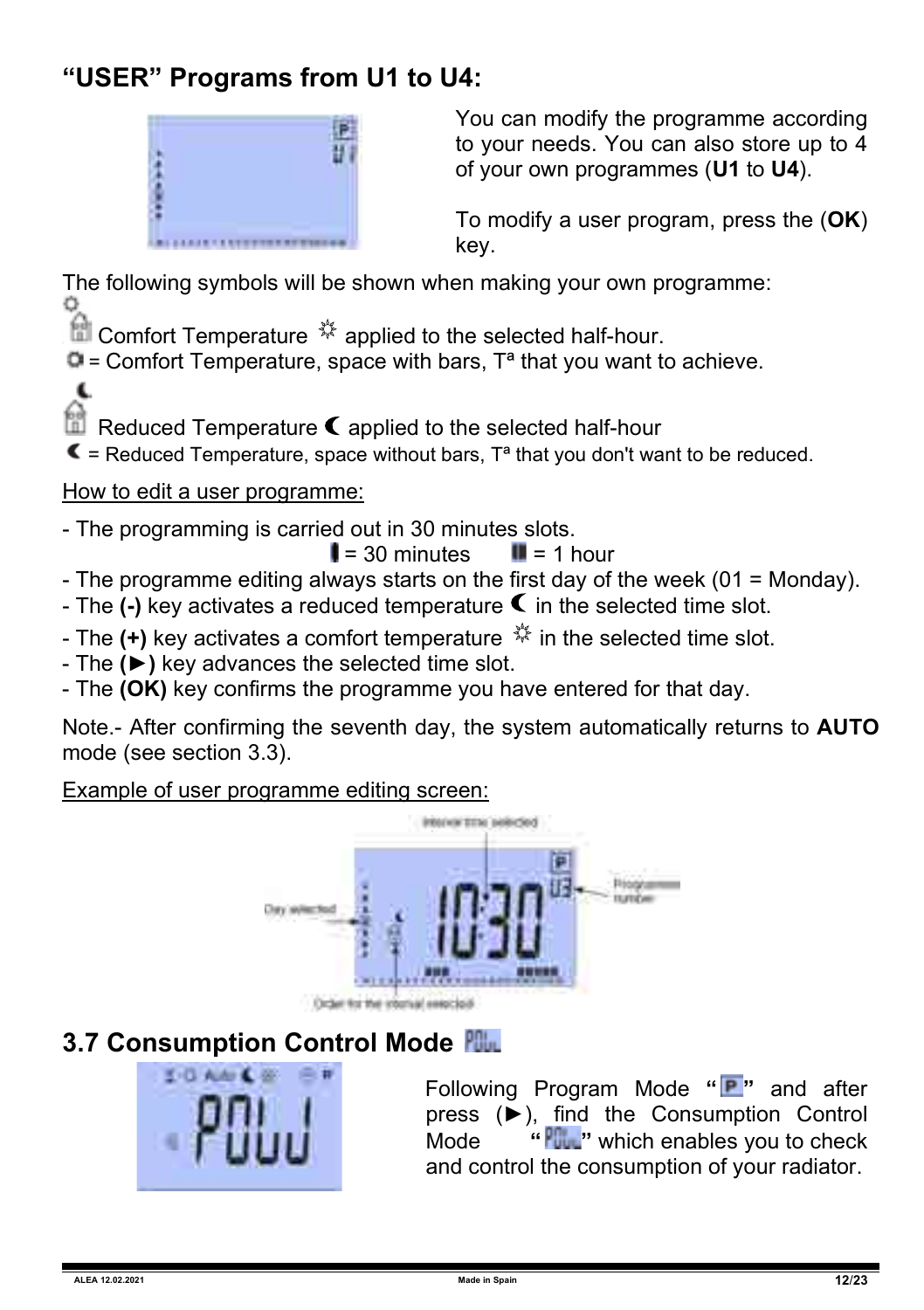**IMPORTANT**: **The consumption control is only for checking the consumption of your radiator. Making alterations in this menu may inhibit the performance of your radiator. The thermostat calculates the constant consumption. Once you have checked your radiator consumption, if you have not carried out any actions, the thermostat screen automatically returns to AUTO mode.** 

You must consult the "**SYSTEM SETTINGS MENU**", section 08 to select the power input of your appliance.



- Press **(OK)**, and after pressing **(+)** select the duration of measurement: " $\mathsf{h}$ " (one hour), " $\mathsf{d}$ (one day), " $\overline{d}$ " (one week), " $\overline{d}$ " (30 consecutive days), this value corresponds to measure the consumption of your radiator.

- You can change the duration value by pressing **(-)** and **(+)**.

- Consumption: Indicated in **kW/h**. Hundredths are shown for one hour and one day durations selected.

### **4. Specials Functions**

#### **4.1 Keypad Lock**

Use this function to prevent any change in the thermostat setting. This is useful in areas such as children's' bedrooms or public areas.

- To lock the keypad of your radiator, light up the LCD screen by briefly pressing any key **(OK)**, **(►)**, **(-)** or **(+)**. Once the LCD screen is lit briefly press **(OK)** + **(►)** buttons at the same time.

- The locking symbol "**I**" will then appear.

- Repeat the same procedure to unlock the keypad.

**The keypad lock feature is available in all modes. The "Stop" mode will remain available even in automatic locking mode.**

#### **4.2 Window Opening Function**

This function enables the automatic detection of an open window when the radiator is working.



- While this function is activated (see "**SYSTEM SETTINGS MENU**" section 07), the icon **III** will appear in the left upper part of the screen.

- If the system detects a temperature drop of around 3ºC, the heating will stop for approximately one hour. The  $\blacksquare$  icon will flicker, as well as the temperature measured by the system.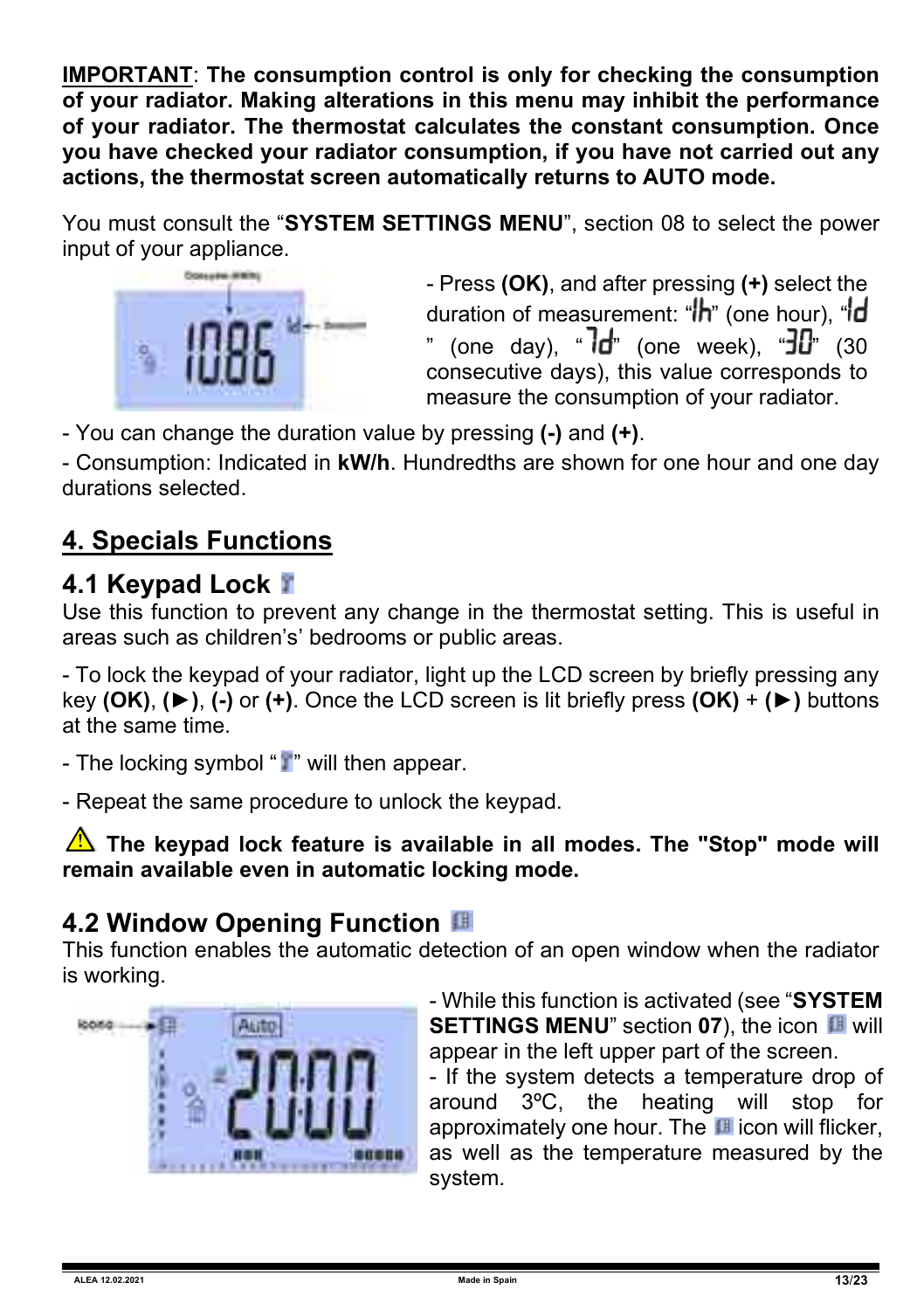- Press any key to stop this function. The radiator will become operative again and the window detection will be reset.

#### **5. System Settings Menu**

Your thermostat has a Settings Menu. To access this menu, hold down the **(OK)** button for 5 seconds. The first menu screen looks like this:



Now you can select the setting you want to change by pressing the **(►)** button. Once selected the setting you wish to change, alter the value by pressing **(-)** or **(+)**. Confirm your selection by press **(OK)** or **(►)**.

Exit the System settings menu by selecting the "**End**" option and pressing **(OK)**.

| No. | <b>Preset Values and options</b>                                                                                                                                                                                                                                                                                                                                                                                                                                                                                                                                                                                                                                                                                                       |
|-----|----------------------------------------------------------------------------------------------------------------------------------------------------------------------------------------------------------------------------------------------------------------------------------------------------------------------------------------------------------------------------------------------------------------------------------------------------------------------------------------------------------------------------------------------------------------------------------------------------------------------------------------------------------------------------------------------------------------------------------------|
| 01  | <sup>•</sup> C <sup>•</sup> F: Types of Degrees on Screen<br>°C : Celsius Degrees                                                                                                                                                                                                                                                                                                                                                                                                                                                                                                                                                                                                                                                      |
|     | <b><i>C</i></b> : Fahrenheit Degrees                                                                                                                                                                                                                                                                                                                                                                                                                                                                                                                                                                                                                                                                                                   |
| 02  | --:-- Time selection<br>24H (24:00)<br>12H (12:00 AM (Antemeridian) / PM (Post meridian)                                                                                                                                                                                                                                                                                                                                                                                                                                                                                                                                                                                                                                               |
| 03  | $\overline{\text{DST}}$ : Automatic summer $\Leftrightarrow$ winter time change<br>YES: The time will change automatically.<br>$NQ$ : The time must be changed manually.<br>* You must correctly set the date for this to work.                                                                                                                                                                                                                                                                                                                                                                                                                                                                                                        |
| 04  | --:-- : Internal Probe Calibration<br>The calibration cannot be completed until the radiator has been in operation<br>for a minimum of 1 day.<br>Place a thermometer in the middle of the room at approximately 1.5 m from<br>the ground. After one hour, take note of the temperature.<br>When entering the calibration menu, the value measured by the radiator is<br>shown.<br>Now insert the value measured with your thermometer by means of keys (-<br>) and $(+)$ , confirm your measurement with $(OK)$ to save the value.<br>Press (OK) again to view the difference added to the temperature value.<br>* Important note:<br>When calibrating the room temperature ONLY the radiators should be used<br>for heating the room. |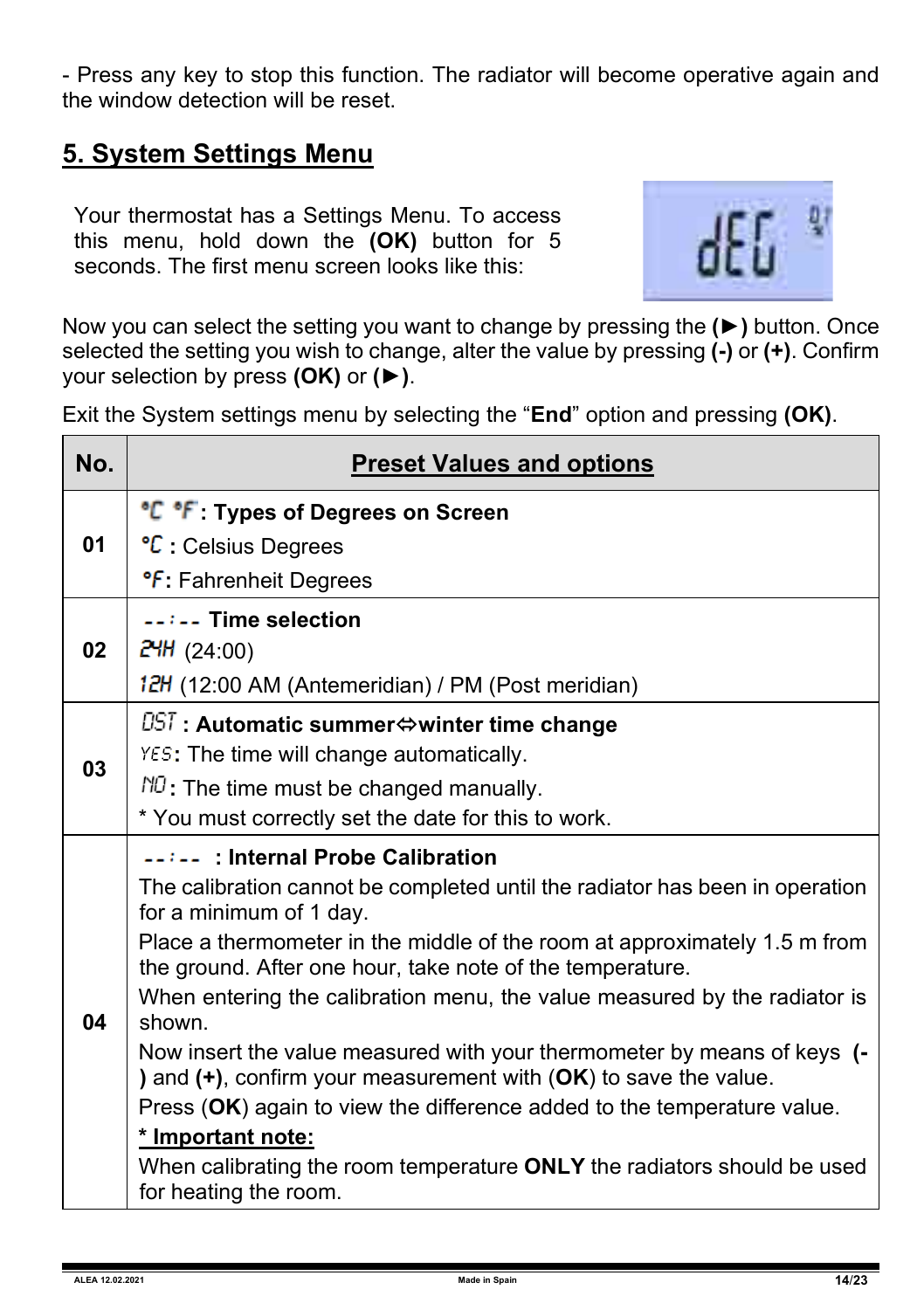| No. | <b>Preset Values and options</b>                                                                                                                                                                                                                                                                                                                                                                                                                                                                    |
|-----|-----------------------------------------------------------------------------------------------------------------------------------------------------------------------------------------------------------------------------------------------------------------------------------------------------------------------------------------------------------------------------------------------------------------------------------------------------------------------------------------------------|
| 05  | <b>AF: Minimum Temperature:</b><br>This menu allows setting the minimum temperature used for the "Frost<br>Protection" mode.<br>The default value of this setting is 5.0°C<br>Use the keys $(-)$ and $(+)$ to change the value and confirm its setting by<br>pressing (OK).                                                                                                                                                                                                                         |
| 06  | <b>ITCS:</b> Smart temperature control system<br>This feature allows the radiator to calculate the time required to meet the<br>comfort temperature set within your programme. The radiator will calibrate<br>itself and consider external factors such as the outside temperature and the<br>time needed to change the room temperature. Every time you make a<br>change to your programme the radiator will recalibrate to ensure you<br>achieve the comfort temperature at the time you want it. |
| 07  | եսե՛ ո: Open window automatic detection<br>This function allows automatic detection of window opening (see section<br>$4.2$ ).<br>NO: Deactivate the function.<br><b>YES:</b> Activate the function.                                                                                                                                                                                                                                                                                                |
| 08  | <b>Rile: Adjusting the radiator power</b><br>In this menu you can choose the value of the radiator's power to adjust the<br>calculation of the appliance's consumption (see section 3.7)<br>Default value: See your appliance's assigned power on the rear of your<br>radiator (Example: 1,000 W).                                                                                                                                                                                                  |
| 09  | <b>CLR: Default setting</b><br>Allows you to reset your thermostat to the default settings (time,<br>programmes, etc.).<br>Press (OK) for ten seconds<br>* Warning: Before you use this function, make sure you have all the<br>instructions necessary to start-up the thermostat.                                                                                                                                                                                                                  |
| 10  | VERS ----: Software version                                                                                                                                                                                                                                                                                                                                                                                                                                                                         |
| 11  | $END$ : Exiting the user menu<br>Press (OK) to exit the menu and return to the main screen.                                                                                                                                                                                                                                                                                                                                                                                                         |

f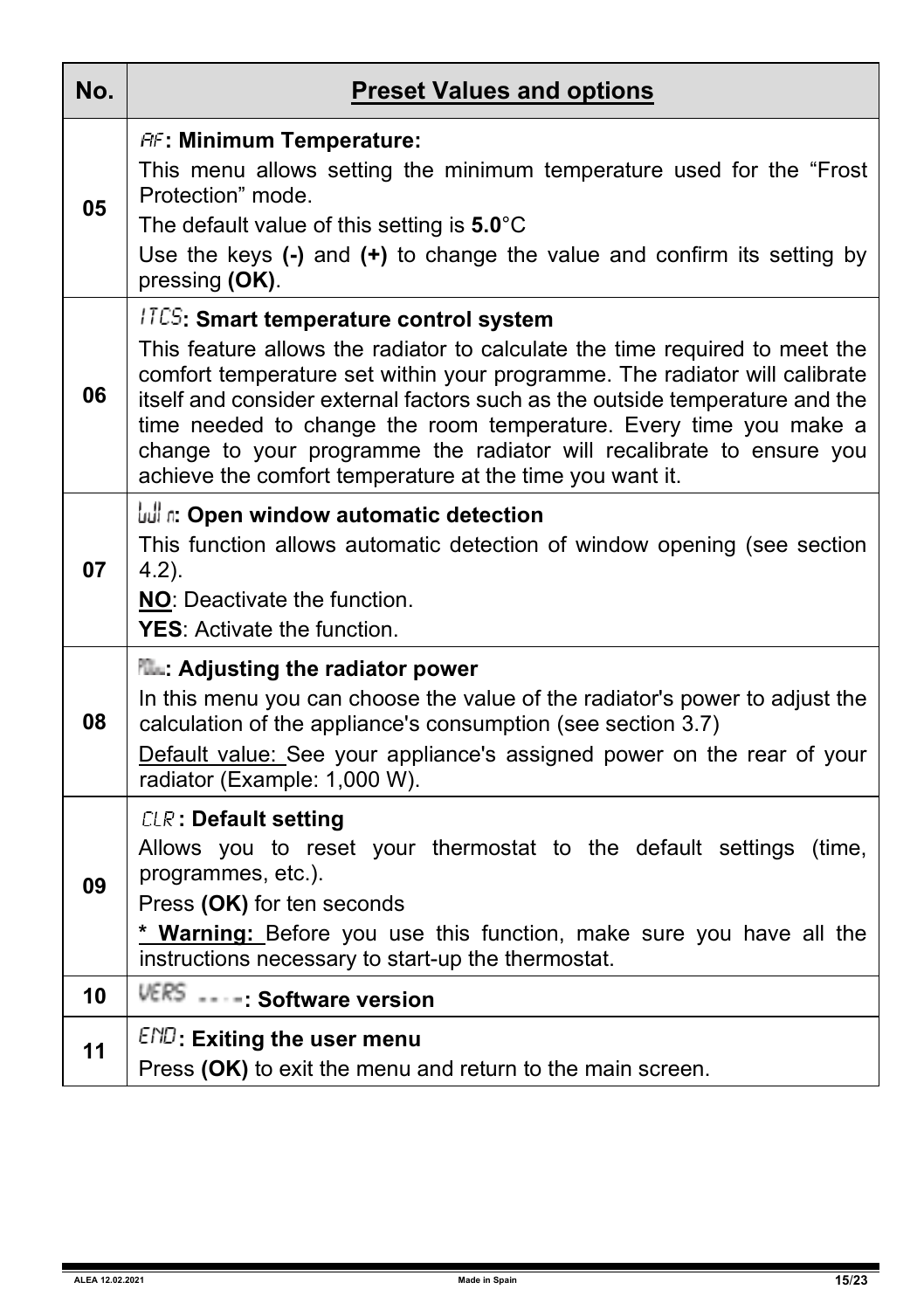#### **6. Troubleshooting**

| The <b>appliance</b> does not turn on.                                              |                                                                        |  |  |  |  |  |
|-------------------------------------------------------------------------------------|------------------------------------------------------------------------|--|--|--|--|--|
| Supply                                                                              | - Check the power supply                                               |  |  |  |  |  |
|                                                                                     | The appliance's screen shows the text "Err"                            |  |  |  |  |  |
| - The symbol " $\sqrt{2}$ " and the message "Err" are flickering. There             |                                                                        |  |  |  |  |  |
| <b>Error message</b>                                                                | is an error in the internal probe.                                     |  |  |  |  |  |
|                                                                                     | - Contact your installer or retailer.                                  |  |  |  |  |  |
|                                                                                     | The device seems to work correctly, although the heating doesn't work. |  |  |  |  |  |
|                                                                                     | - Check the connections.                                               |  |  |  |  |  |
| Output                                                                              | - Check the power supply of the heating element.                       |  |  |  |  |  |
|                                                                                     | - Contact your installer or retailer                                   |  |  |  |  |  |
| The <b>device</b> seems to work correctly, yet the temperature in the room does not |                                                                        |  |  |  |  |  |
| coincide with the programme.                                                        |                                                                        |  |  |  |  |  |
|                                                                                     | - Check the clock                                                      |  |  |  |  |  |
|                                                                                     | - Is the difference between the Comfort and ECO                        |  |  |  |  |  |
| <b>Programme</b>                                                                    | temperature very significant?                                          |  |  |  |  |  |
|                                                                                     | - Are the programme sections too short (less than 2 hours)             |  |  |  |  |  |
| - Check the wire pilot function (Only France)                                       |                                                                        |  |  |  |  |  |

#### **THERMAL SAFETY**

In the case of overheating, a safety device automatically cuts the radiators operation. After cooling the radiator will automatically reset.

#### **MAINTENANCE**

Your radiator requires no regular maintenance, however, to ensure its good operation:

Always disconnect the device from the mains before performing any cleaning or maintenance operation.

Let it cool down before cleaning.

To avoid any risk of electrical shock, clean the unit with a soft, damp cloth to wipe the outside of the radiator and remove dust and dirt cloth.

Do not use detergent, solvent, abrasive products or any other chemical product to clean the radiator.

#### **NEVER immerse the device in water or any other liquids.**

You can use a vacuum or flexible brush to clean the air grilles. This maintenance must be carried out regularly to ensure optimum performance. Ensure the radiator is totally dry before turning it back on.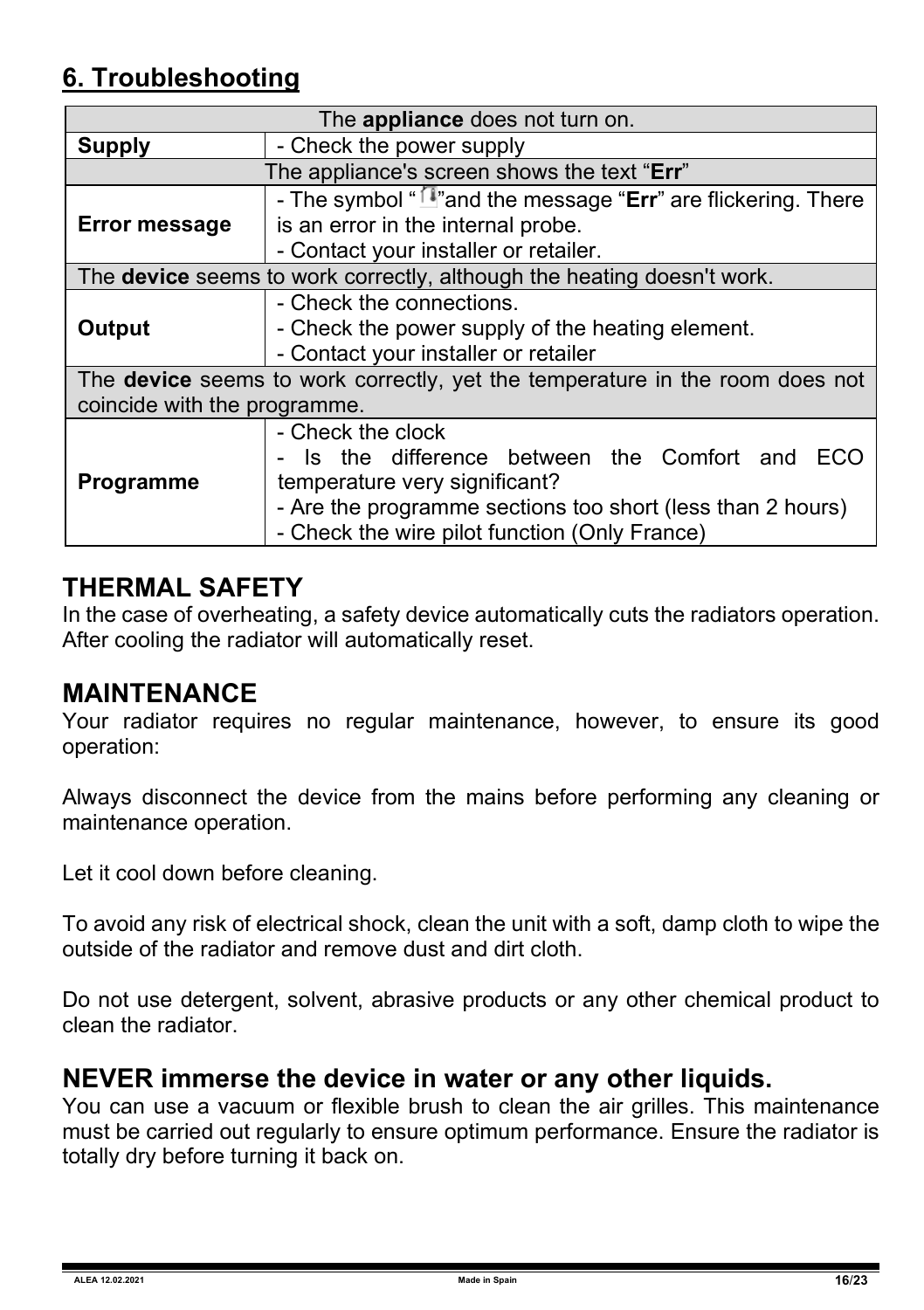#### **PRESET PROGRAMMES (P1 TO P9)**



**\* The sections indicate the comfort times.**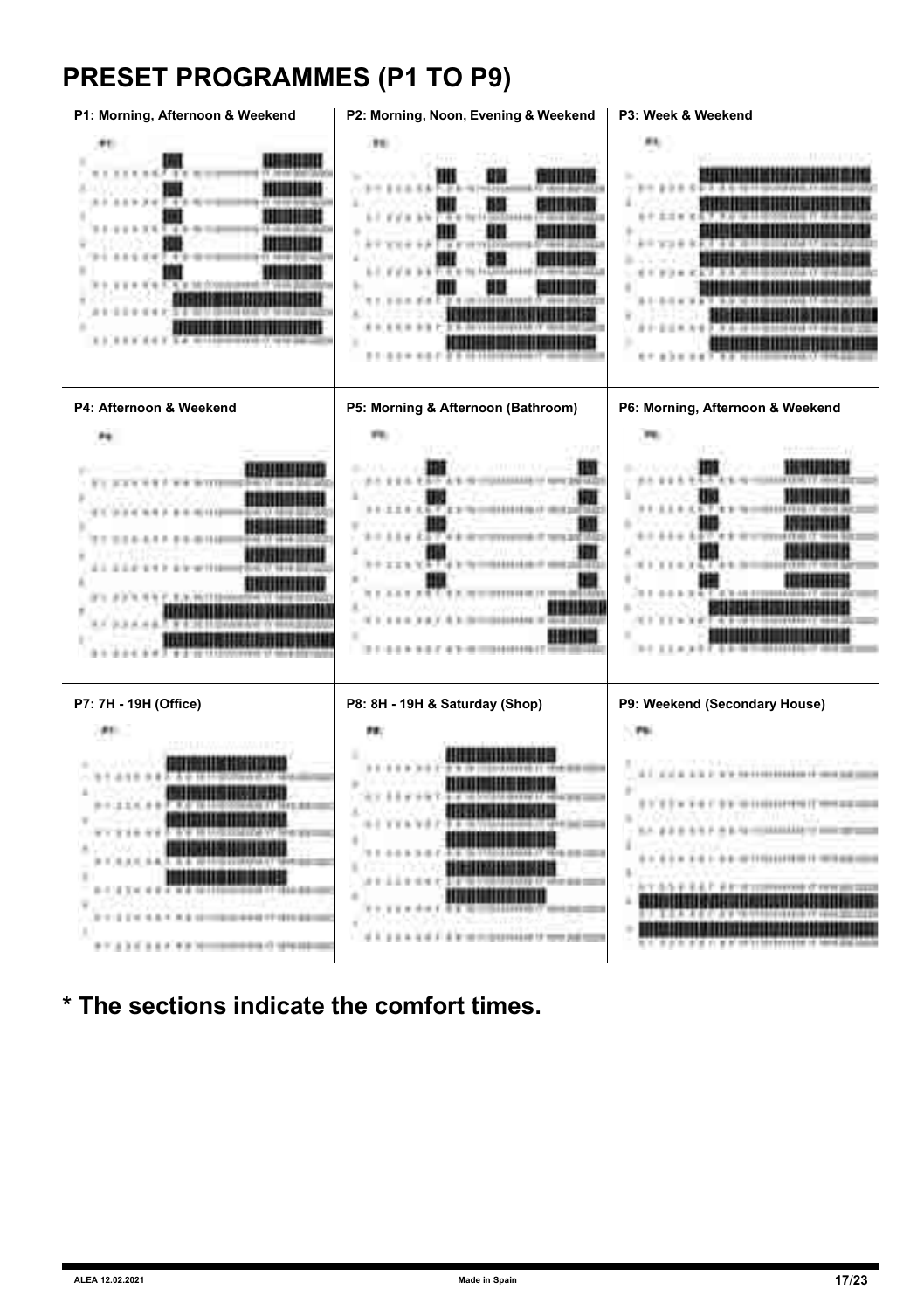

| Product:                                                                                                    | <b>ELECTRIC RADIATOR</b>      |  |  |  |  |
|-------------------------------------------------------------------------------------------------------------|-------------------------------|--|--|--|--|
| Trademark:                                                                                                  |                               |  |  |  |  |
| Models:                                                                                                     | ALEA1000: ALEA1500 & ALEA2000 |  |  |  |  |
| Batch & Serial No.:                                                                                         | Mx YYDDD-XXX (1)              |  |  |  |  |
| (1) Explanation of code "Lot & Serial No."                                                                  |                               |  |  |  |  |
| Batch = Mx YYDDD; where: Mx = Assembly Line No. YY = year (15,16,1799) DDD = Correlative day (001,,<br>365) |                               |  |  |  |  |
| Serial No. = XXX (001,, 999)                                                                                |                               |  |  |  |  |

Nosotros / *Nous / We / Nós*:

#### **HERMANOS JULIÁN M., S.L.**

Head Office: Esposos Curie,44 / Factory: Gutenberg,91-93 Polígono Industrial "Los Villares" . 37184 Villares de la Reina . Salamanca . España Tf.+34 923 222 277 +34 923 222 282 . Fax +34 923 223 397 **http://www.calorhjm.es**

*Hereby declare, that the following equipment complies with all the essential requirements for health and safety of European Directives.*

#### **2014/30/EC EMC DIRECTIVE 2014/35/EC LV DIRECTIVE 2011/65/UE RoHS DIRECTIVE 2009/125/EC (ErP Directive)**

*With reference to the application of the followinf standards: / Em aplicação das seguintes normas:*

| 2014/30/EC EMC DIRECTIVE    | EN 55014-1:2006 +A1:2009 +A2:2011           |
|-----------------------------|---------------------------------------------|
|                             | EN 61000-3-2:2014                           |
|                             | EN 61000-3-3:2013                           |
|                             |                                             |
|                             | EN 55014-2:1997 +AC: 1997 +A1:2001 +A2:2008 |
|                             | EN 61000-4-2:2009                           |
|                             | EN 61000-4-3:2006 +A1:2008 +A2:2010         |
|                             | EN 61000-4-4:2012                           |
|                             | EN 61000-4-5:2006                           |
|                             | EN 61000-4-6:2013                           |
|                             | EN 61000-4-11:2004                          |
| 2014/35/EC LV DIRECTIVE     | EN 60335-2-30:2009 + CORR:2010 +A11:2012    |
|                             | EN 60335-1:2012 +AC:2014 +A11:2014          |
|                             | EN 62233:2008 +CORR:2008                    |
| 2011/65/UE RoHS DIRECTIVE   | EN 62321-1:2013                             |
| 2009/125/EC (ErP Directive) | UE 2015/1188                                |
| (2005/32/EC)                |                                             |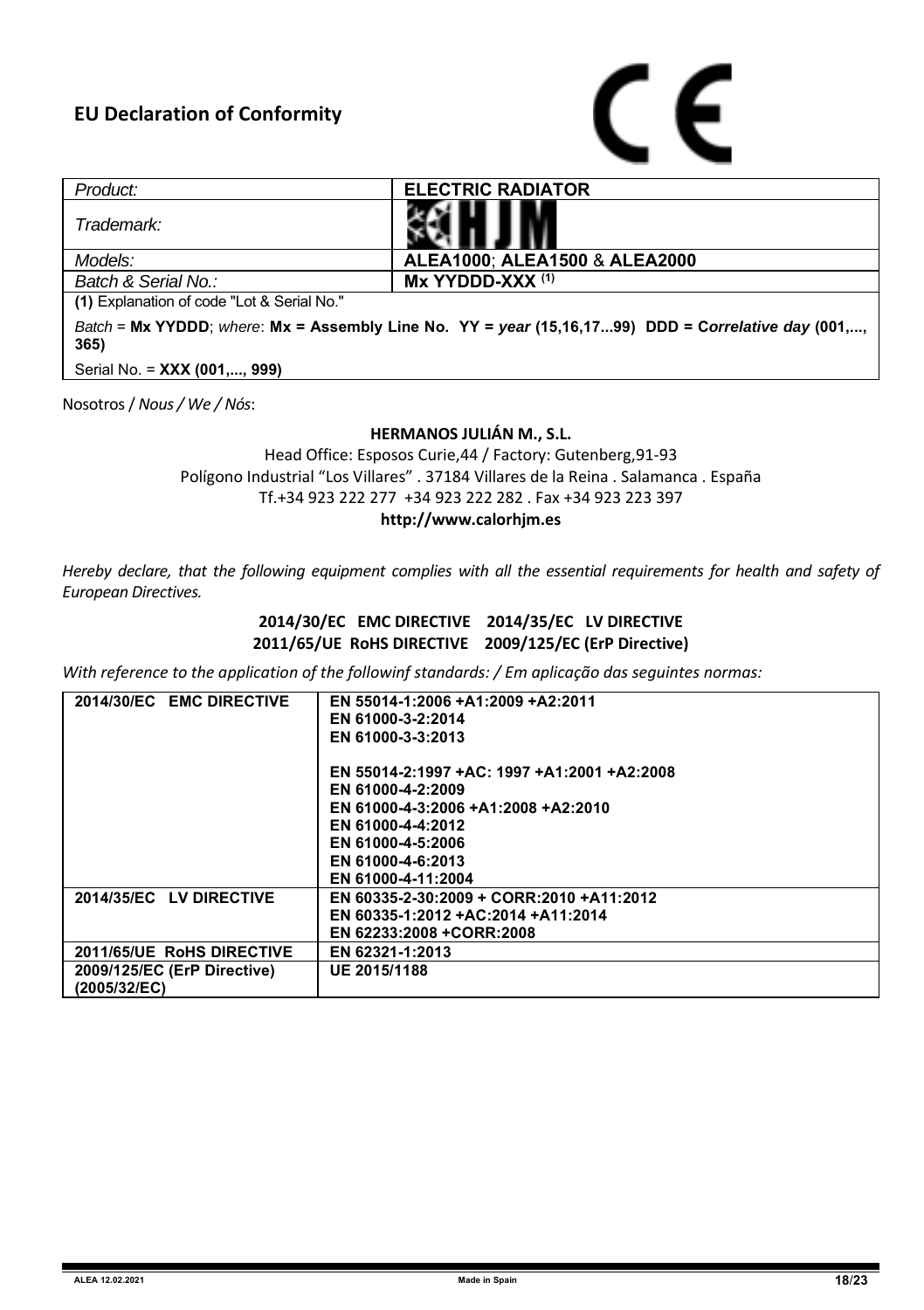| Model: ALEA                                 |                    |                |                                                                    |                                                                                           |  |  |
|---------------------------------------------|--------------------|----------------|--------------------------------------------------------------------|-------------------------------------------------------------------------------------------|--|--|
| Item                                        | Symbol             | Value          | Unit                                                               | Unit<br>Item                                                                              |  |  |
| <b>Heat output</b><br>2000                  |                    |                | Type of heat output/room<br>temperature<br>control<br>(select one) |                                                                                           |  |  |
| Nominal heat output                         | $P_{nom}$          | $\overline{2}$ | kW                                                                 | single stage heat<br>output<br>and<br>no<br>N <sub>O</sub><br>room temperature<br>control |  |  |
| Maximum<br>continuous<br>heat<br>output     | $P_{\text{max.c}}$ | $\overline{2}$ | kW                                                                 | Two<br>or<br>more<br>manual stages, no<br><b>NO</b><br>room temperature<br>control        |  |  |
| <b>Auxiliary electricity</b><br>consumption |                    |                |                                                                    | with<br>mechanic<br>thermostat<br>room<br><b>NO</b><br>temperature<br>control             |  |  |
| nominal<br>At<br>heat<br>output             | $el_{max}$         | $\overline{2}$ | kW                                                                 | electronic<br>with<br>NO.<br>room temperature<br>control                                  |  |  |
| In standby mode                             | el <sub>sB</sub>   | 0.0005         | kW                                                                 | electronic<br>room<br>temperature<br>control plus day<br><b>NO</b><br>timer               |  |  |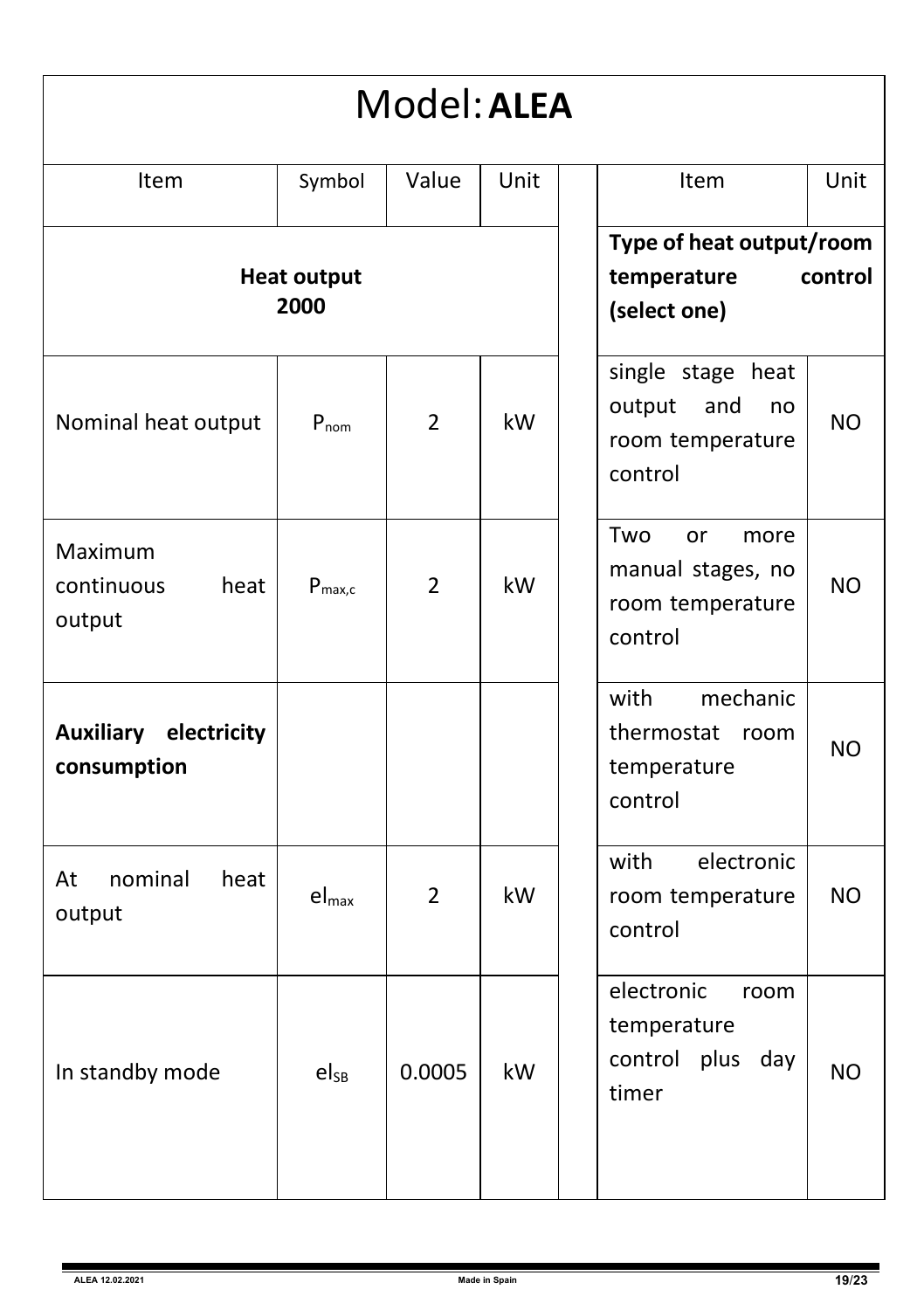|                                                | <b>Heat output</b><br>1500 |              |                                 | electronic<br>room<br>temperature<br>control plus week<br>timer<br>Other<br>control<br>(multiple<br>possible) | <b>YES</b><br>options<br>selections |
|------------------------------------------------|----------------------------|--------------|---------------------------------|---------------------------------------------------------------------------------------------------------------|-------------------------------------|
| Nominal heat output                            | $P_{nom}$                  | 1.5          | kW                              | room temperature<br>with<br>control,<br>presence<br>detection                                                 | NO                                  |
| Maximum<br>continuous<br>heat<br>output        | $P_{\text{max},c}$         | 1.5          | kW                              | room temperature<br>control, with open<br>window detection                                                    | <b>YES</b>                          |
| electricity<br><b>Auxiliary</b><br>consumption |                            |              |                                 | with<br>distance<br>control option                                                                            | <b>NO</b>                           |
| nominal<br>heat<br>At<br>output                | $el_{max}$                 | 1.5          | kW                              | with adaptive start<br>control                                                                                | <b>YES</b>                          |
| In standby mode                                | $eI_{SB}$                  | 0.0005       | kW                              | with working time<br>limitation                                                                               | <b>YES</b>                          |
| <b>Heat output</b><br>1000                     |                            |              | black<br>bulb<br>with<br>sensor | <b>NO</b>                                                                                                     |                                     |
| Nominal heat output                            | $P_{nom}$                  | $\mathbf{1}$ | kW                              |                                                                                                               |                                     |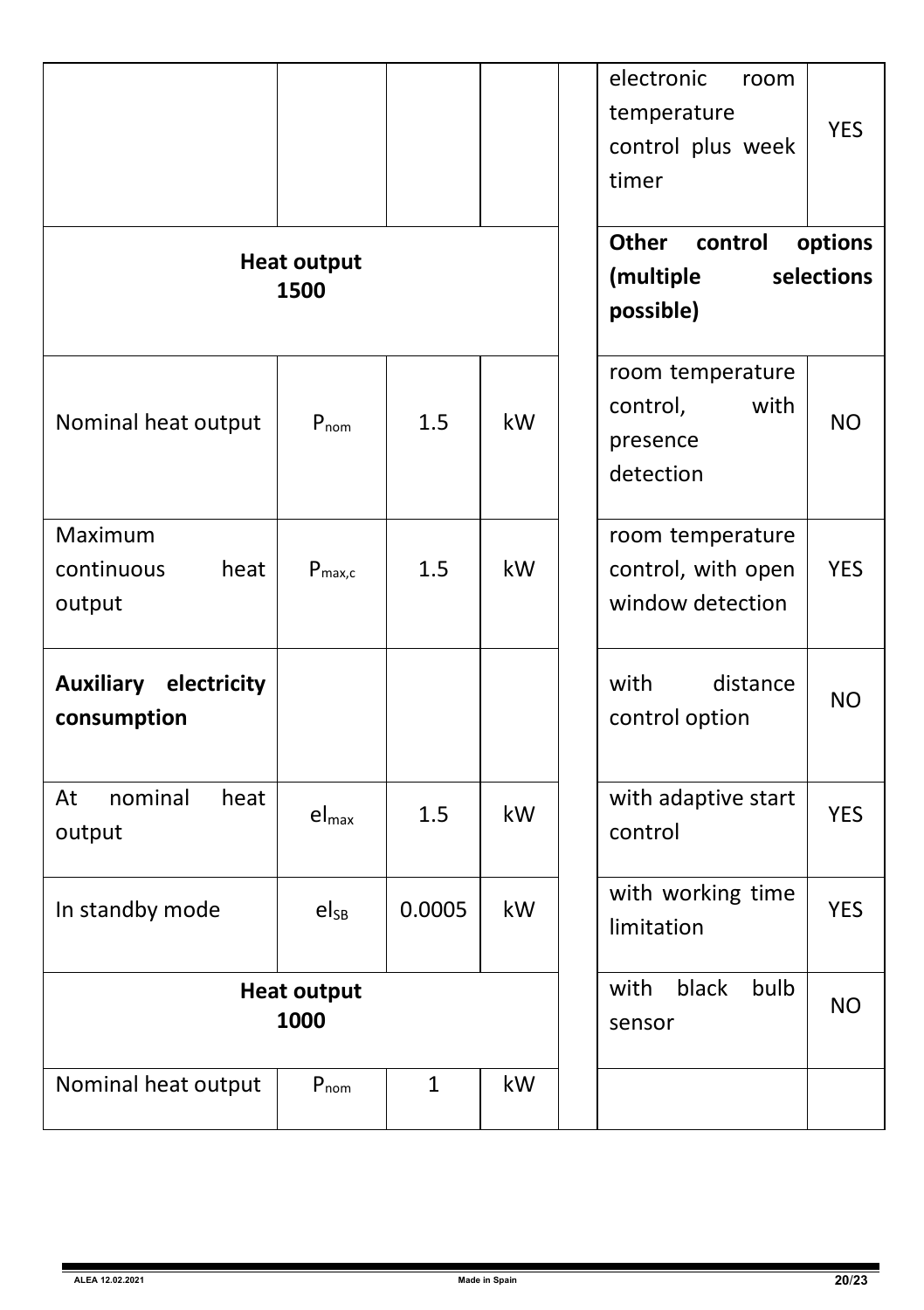| Maximum<br>heat<br>continuous<br>output        | $P_{\text{max},c}$ | $\mathbf{1}$ | kW |  |  |
|------------------------------------------------|--------------------|--------------|----|--|--|
| electricity<br><b>Auxiliary</b><br>consumption |                    |              |    |  |  |
| nominal<br>At<br>heat<br>output                | $el_{\text{max}}$  | $\mathbf{1}$ | kW |  |  |
| In standby mode                                | $el_{SB}$          | 0.0005       | kW |  |  |

**The seasonal heating energy efficiency of this local space heater is:**

# $\eta_s = \eta_{s,on} - 10\% + F(1) + F(2) + F(3) - F(4) - F(5)$

 $\eta$  = 40 -10%+0+6+0-0-0 = **36**%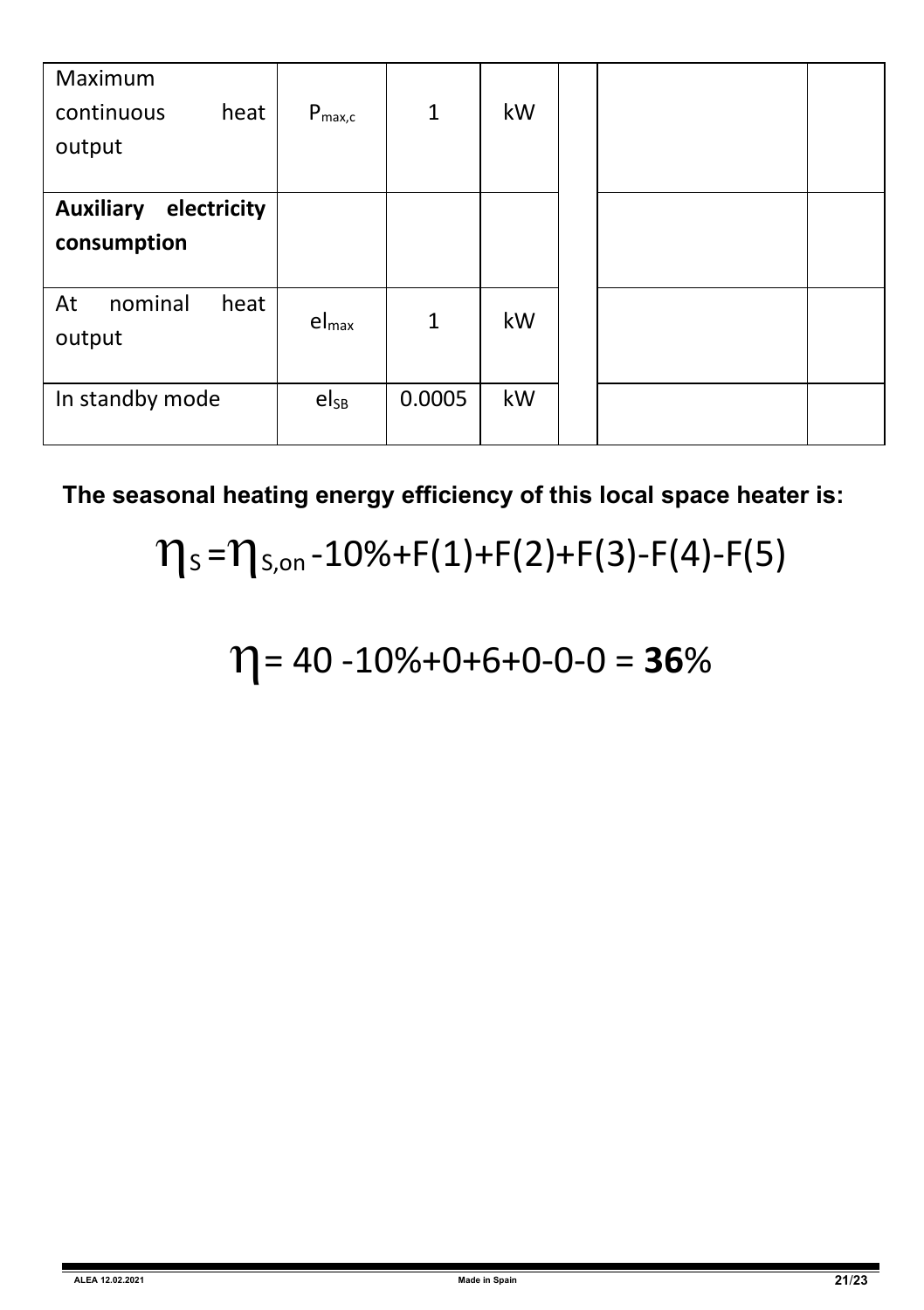**RECYCLING (Disposal of the product at the end of its useful life)**



According to European Directive **2012/19/UE**, on waste electrical and electronic equipment (WEEE), old electrical household appliances cannot be disposed of in the usual municipal containers; they have to be collected separately to optimise the recycling of the components and materials that comprise it, and reduce the impact on human health and the environment.

The crossed-out wheeled bin is marked on all Electrical and Electronic products, to remind the consumer of their obligation dispose of them separately.

The consumer must contact the local authority or the vendor to learn about the correct disposal of his/her old electrical household appliance.

In the case of scrapping the radiator, containing oil; should the provisions concerning the disposal of oil followed.